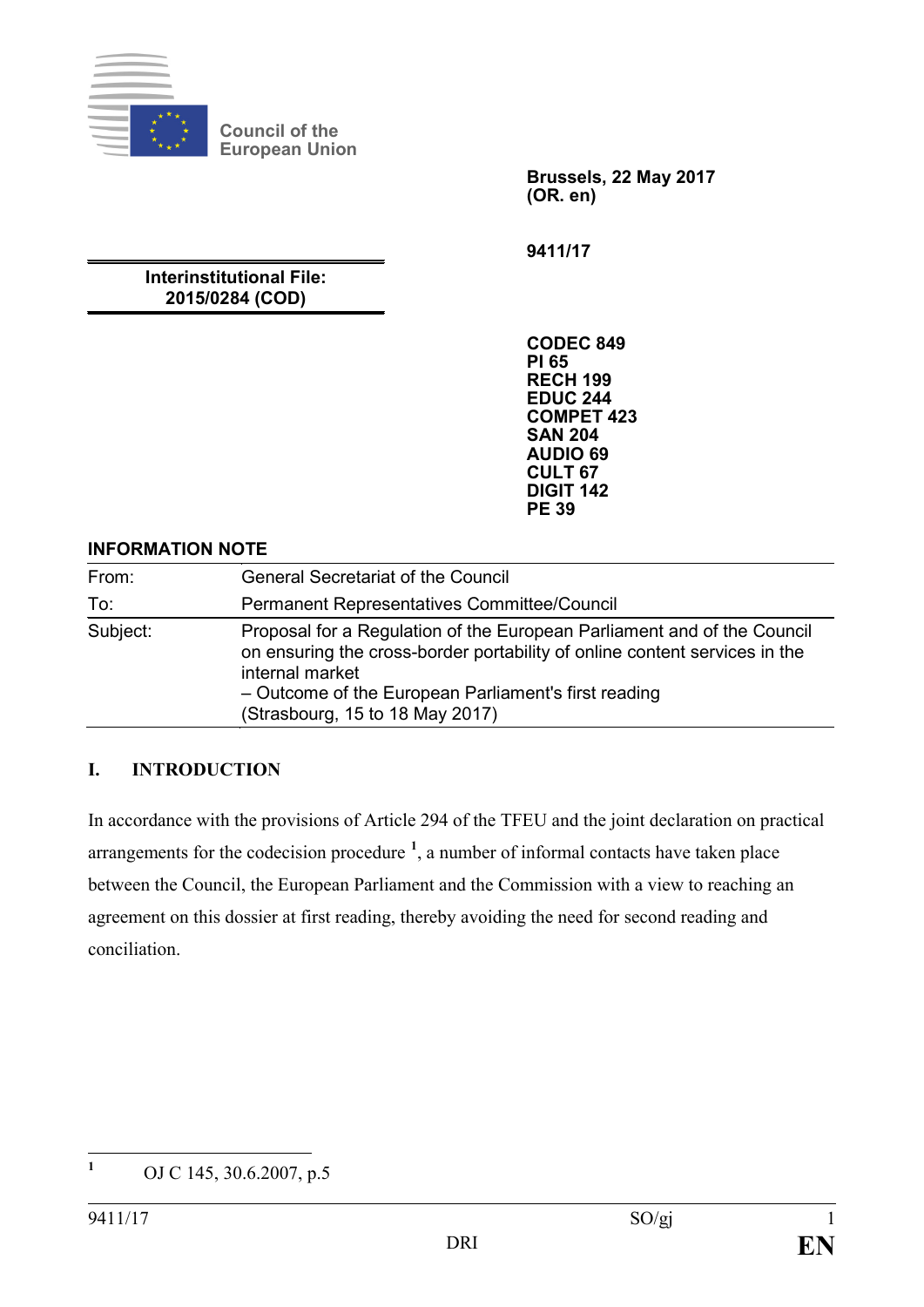In this context, the rapporteur, Jean-Marie CAVADA (ALDE, FR) presented one compromise amendment (amendment 54) to the proposal for Regulation, on behalf of the Committee on Legal Affairs. This amendment had been agreed during the informal contacts referred to above.

## **II. VOTE**

When it voted on 18 May 2017, the plenary adopted the compromise amendment (amendment 54) to the proposal for a Regulation.

The Commission proposal as thus amended and the legislative resolution constitute the Parliament's first-reading position**[2](#page-1-0)** , it reflects what had been previously agreed between the institutions. The Council should therefore be in a position to approve the Parliament's position.

The act would then be adopted in the wording which corresponds to the Parliament's position.

 $\overline{a}$ 

<span id="page-1-0"></span><sup>&</sup>lt;sup>2</sup> The text of the amendment adopted and the European Parliament's legislative resolution are set out in the Annex. The amendment is presented in the form of a consolidated text, where changes to the Commission's proposal are highlighted in bold and italics. The symbol " ▌" indicates deleted text.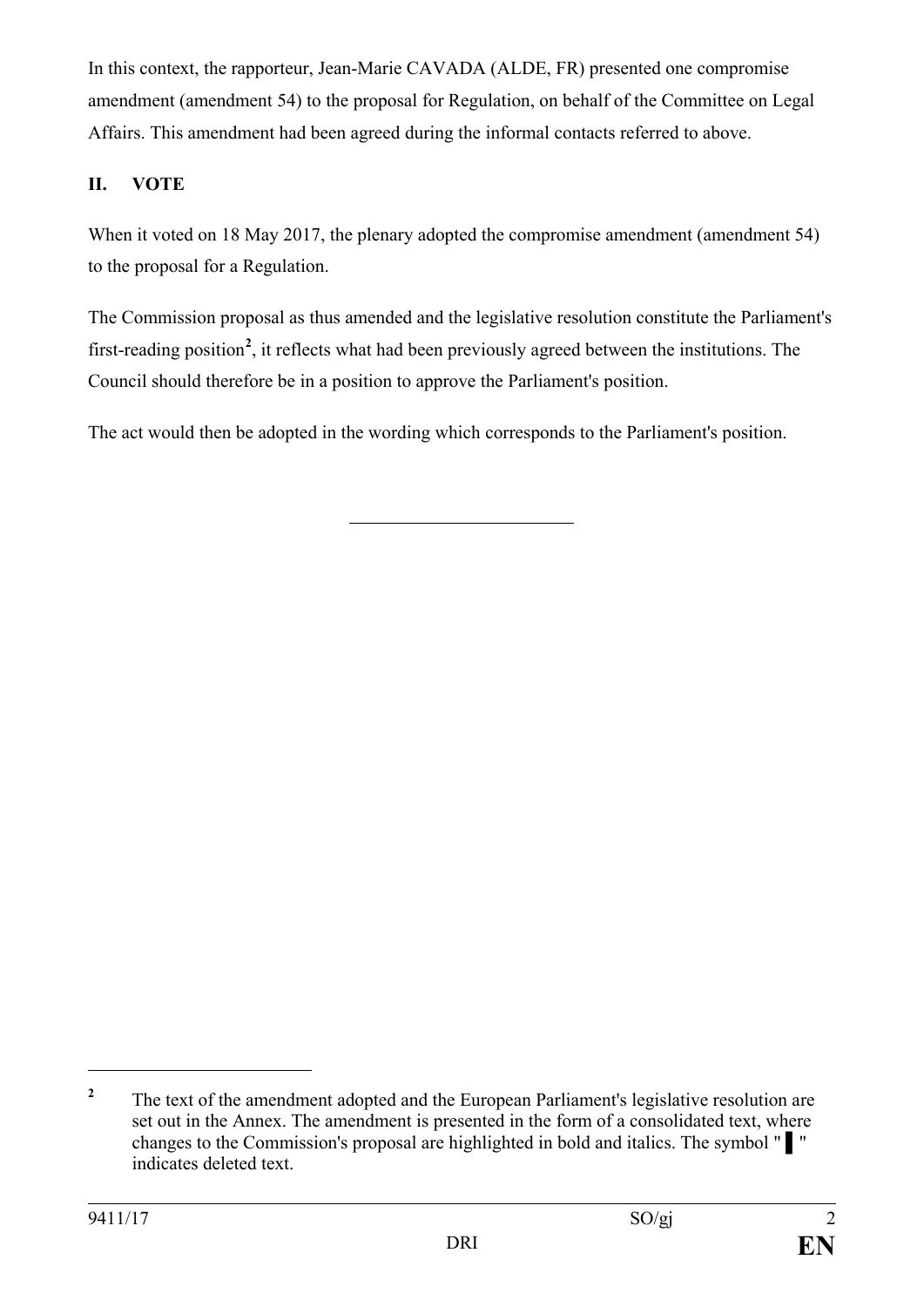# **ANNEX (18.5.2017)**

### **Cross-border portability of online content services in the internal market \*\*\*I**

**European Parliament legislative resolution of 18 May 2017 on the proposal for a regulation of the European Parliament and of the Council on ensuring the cross-border portability of online content services in the internal market (COM(2015)0627 – C8-0392/2015 – 2015/0284(COD))**

#### **(Ordinary legislative procedure: first reading)**

#### *The European Parliament*,

- having regard to the Commission proposal to Parliament and the Council (COM(2015)0627),
- having regard to Article 294(2) and Article 114 of the Treaty on the Functioning of the European Union, pursuant to which the Commission submitted the proposal to Parliament (C8-0392/2015),
- having regard to Article 294(3) of the Treaty on the Functioning of the European Union,
- having regard to the opinion of the European Economic and Social Committee of 27 April 2016**[3](#page-2-0)** ,
- having regard to the opinion of the Committee of the Regions of 8 April 2016**[4](#page-2-1)** ,
- having regard to the provisional agreement approved by the committee responsible under Rule 69f(4) of its Rules of Procedure and the undertaking given by the Council representative by letter of 15 February 2017 to approve Parliament's position, in accordance with Article 294(4) of the Treaty on the Functioning of the European Union,
- having regard to Rule 59 of its Rules of Procedure,
- having regard to the report of the Committee on Legal Affairs and the opinions of the Committee on the Internal Market and Consumer Protection, the Committee on Culture and Education and the Committee on Industry, Research and Energy (A8-0378/2016),

<span id="page-2-0"></span>**<sup>3</sup>** OJ C 264, 20.7.2016, p. 86.

<span id="page-2-1"></span>**<sup>4</sup>** OJ C 240, 1.7.2016, p. 72.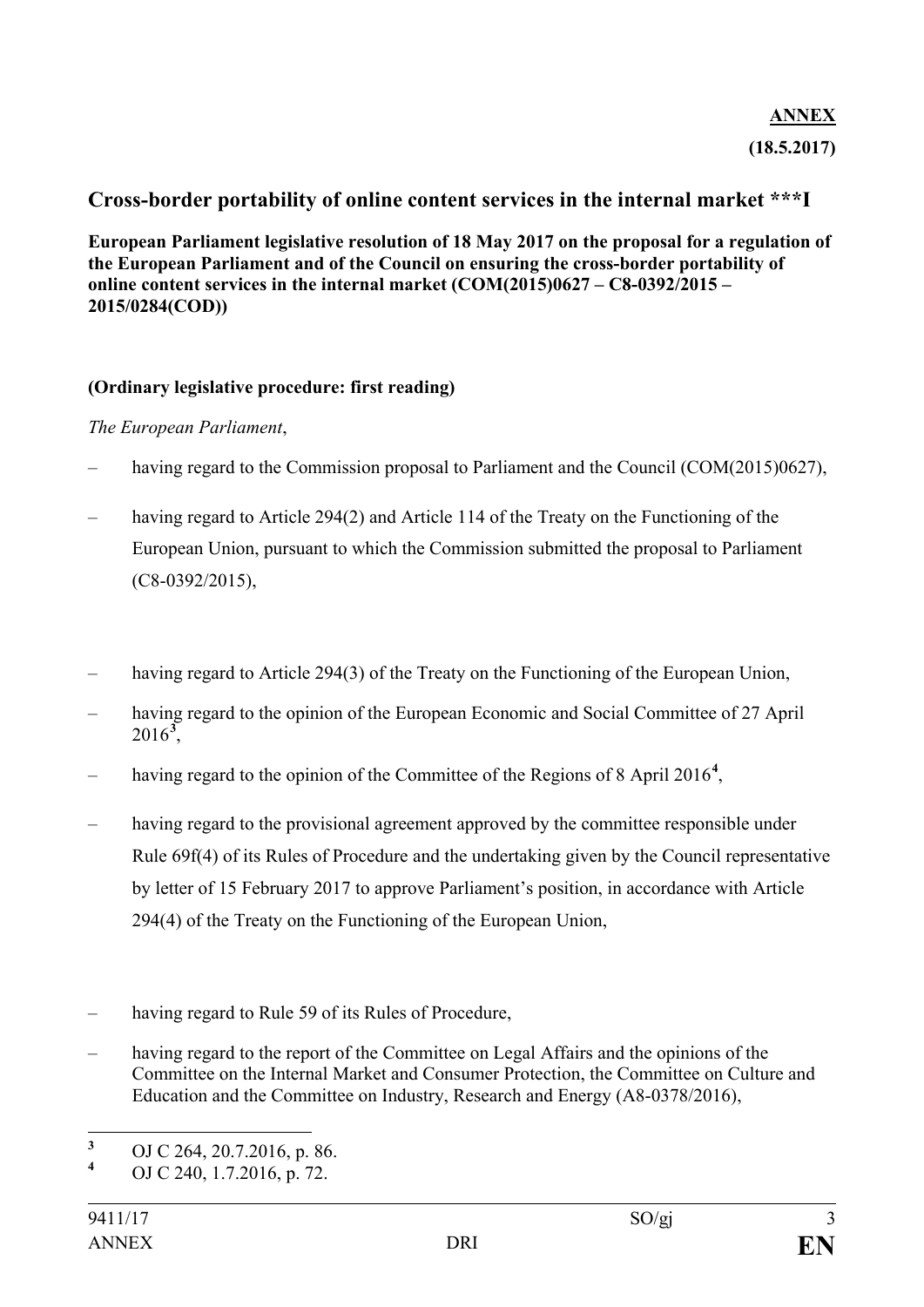- 1. Adopts its position at first reading hereinafter set out;
- 2. Calls on the Commission to refer the matter to Parliament again if it replaces, substantially amends or intends to substantially amend its proposal;
- 3. Instructs its President to forward its position to the Council, the Commission and the national parliaments.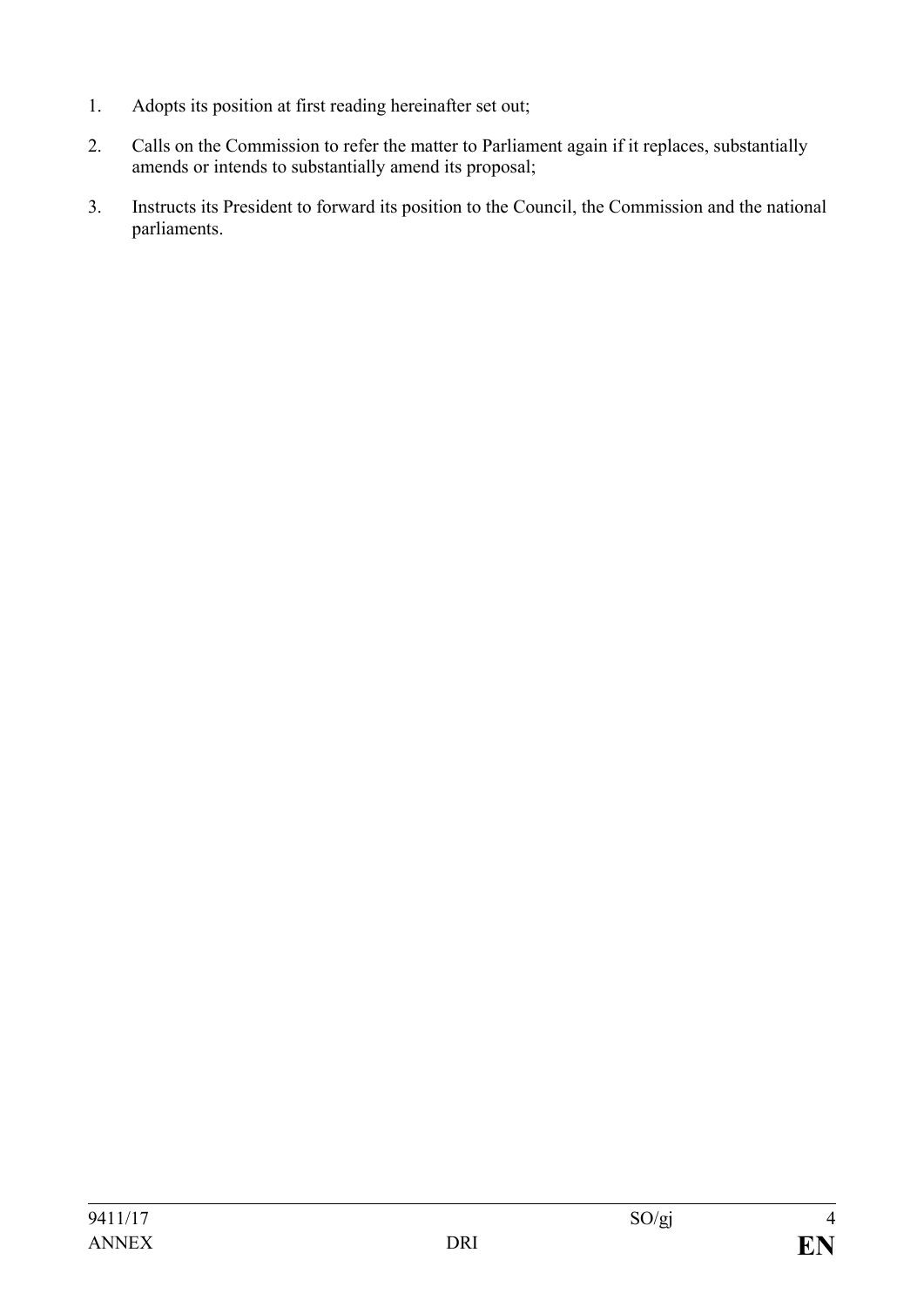#### **P8\_TC1-COD(2015)0284**

**Position of the European Parliament adopted at first reading on 18 May 2017 with a view to the adoption of Regulation (EU) 2017/... of the European Parliament and of the Council on cross-border portability of online content services in the internal market**

(Text with EEA relevance)

### THE EUROPEAN PARLIAMENT AND THE COUNCIL OF THE EUROPEAN UNION,

Having regard to the Treaty on the Functioning of the European Union, and in particular Article 114 thereof,

Having regard to the proposal from the European Commission,

After transmission of the draft legislative act to the national parliaments,

Having regard to the opinion of the European Economic and Social Committee<sup>[5](#page-4-0)</sup>,

Having regard to the opinion of the Committee of the Regions<sup>[6](#page-4-1)</sup>

Acting in accordance with the ordinary legislative procedure<sup>[7](#page-4-2)</sup>,

<span id="page-4-0"></span>**<sup>5</sup>** OJ C 264, 20.7.2016, p. 86.

<span id="page-4-1"></span>**<sup>6</sup>** OJ C 240, 1.7.2016, p. 72.

<span id="page-4-2"></span>**<sup>7</sup>** Position of the European Parliament of 18 May 2017.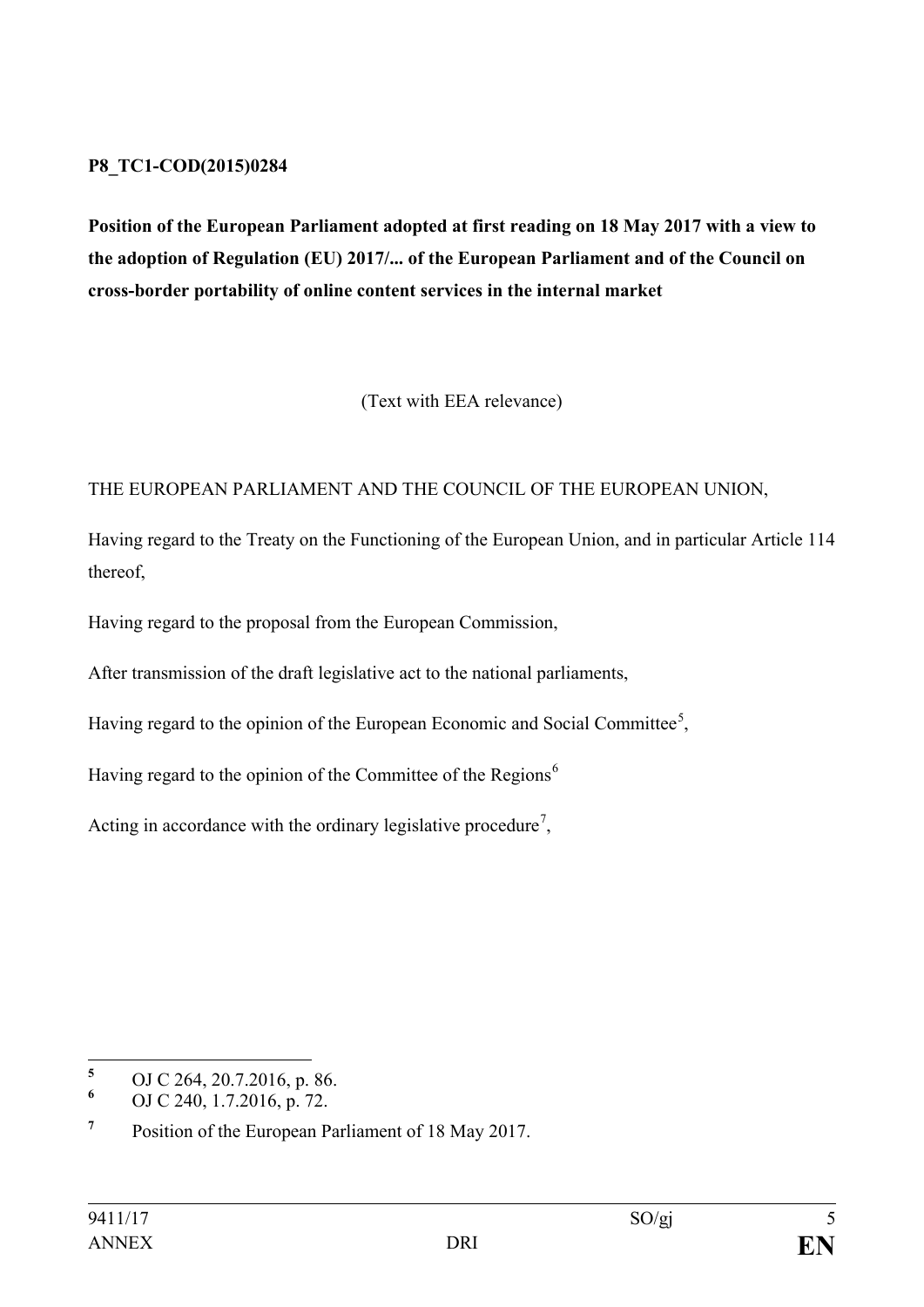Whereas:

- (1) *Seamless access throughout the Union to online content services that are lawfully provided to consumers in their Member State of residence is important for the smooth functioning of the internal market and for the effective application of the principles of free movement of persons and services.* Since the internal market comprises an area without internal borders relying, inter alia, on the free movement of *persons and services*, it is necessary to *ensure* that consumers can use *portable* online content services which offer access to content such as music, games, films, *entertainment programmes* or sports events, not only in their Member State of residence but also when they are temporarily present in another Member State *for purposes such as leisure, travel, business trips or learning mobility*. Therefore, barriers that hamper access to and use of such online content services *in such cases* should be eliminated.
- (2) The technological developments that have led to a proliferation of portable devices such as *laptops*, tablets and smartphones are increasingly facilitating the use of online content services by providing access to them regardless of the location of consumers. There is a rapidly growing demand on the part of consumers for access to content and innovative online services not only in their Member State of residence but also when they are temporarily present in another Member State.
- (3) Consumers increasingly enter into contractual arrangements with service providers for the provision of online content services. However, consumers that are temporarily present in a Member State other than their Member State of residence often cannot *continue* to *access* and *use* the online content services that they have lawfully acquired the right to access and use in their *Member State of residence*.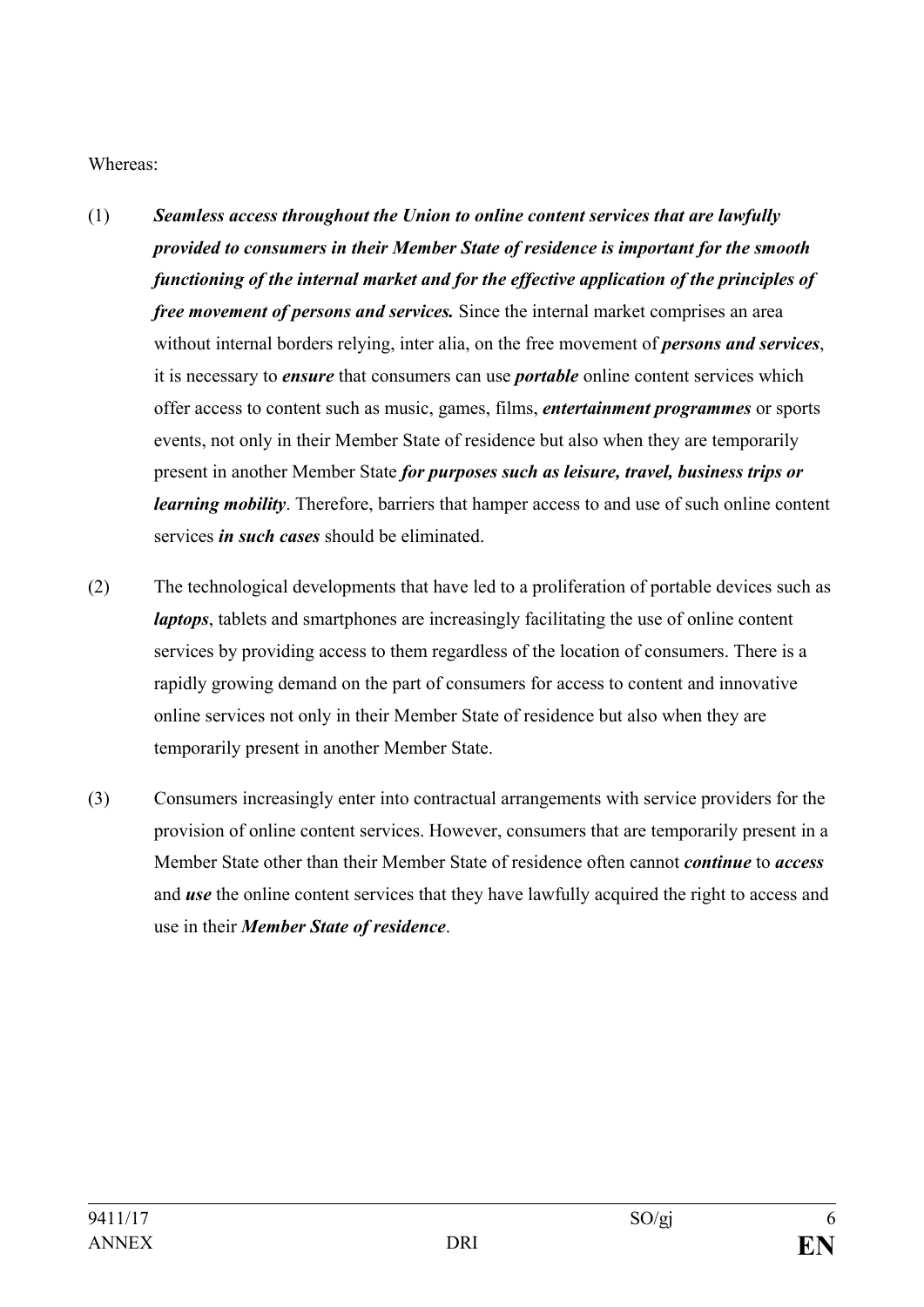- (4) There are a number of barriers which hinder the provision of online content services to consumers temporarily present in a Member State other than their Member State of residence. Certain online services include content such as music, games, films or *entertainment programmes* which are protected by copyright or related rights under Union law. *At present,* the barriers to cross-border portability of online content services *differ from one sector to another. The barriers* stem from the fact that the rights for the transmission of content protected by copyright or related rights, such as audiovisual works, are often licensed on a territorial basis, as well as from the fact that providers of online content services might choose to serve specific markets only.
- (5) The same applies to content, such as sports events, which is not protected by copyright or related rights under Union law but which could be protected by copyright or related rights under national law or by virtue of other specific national legislation and which is often also licensed by the organisers of such events or offered by *providers of online content services* on a territorial basis. Transmissions of such content by broadcasting organisations are protected by related rights which have been harmonised at Union level. Moreover, transmissions of such content often include copyright-protected elements such as music, opening or closing video sequences or graphics. *Also*, certain aspects of transmissions of such content, specifically those relating to broadcasting events of major importance for society as well as to short news reports on events of high interest to the public, have been harmonised by Directive 2010/13/EU of the European Parliament and of the Council<sup>[8](#page-6-0)</sup>. Finally, audiovisual media services within the meaning of Directive 2010/13/EU include services which provide access to content such as sports events, news or current affairs.

<span id="page-6-0"></span>**<sup>8</sup>** Directive 2010/13/EU of the European Parliament and of the Council of 10 March 2010 on the coordination of certain provisions laid down by law, regulation or administrative action in Member States concerning the provision of audiovisual media services (Audiovisual Media Services Directive) (OJ L 95, 15.4.2010, p. 1).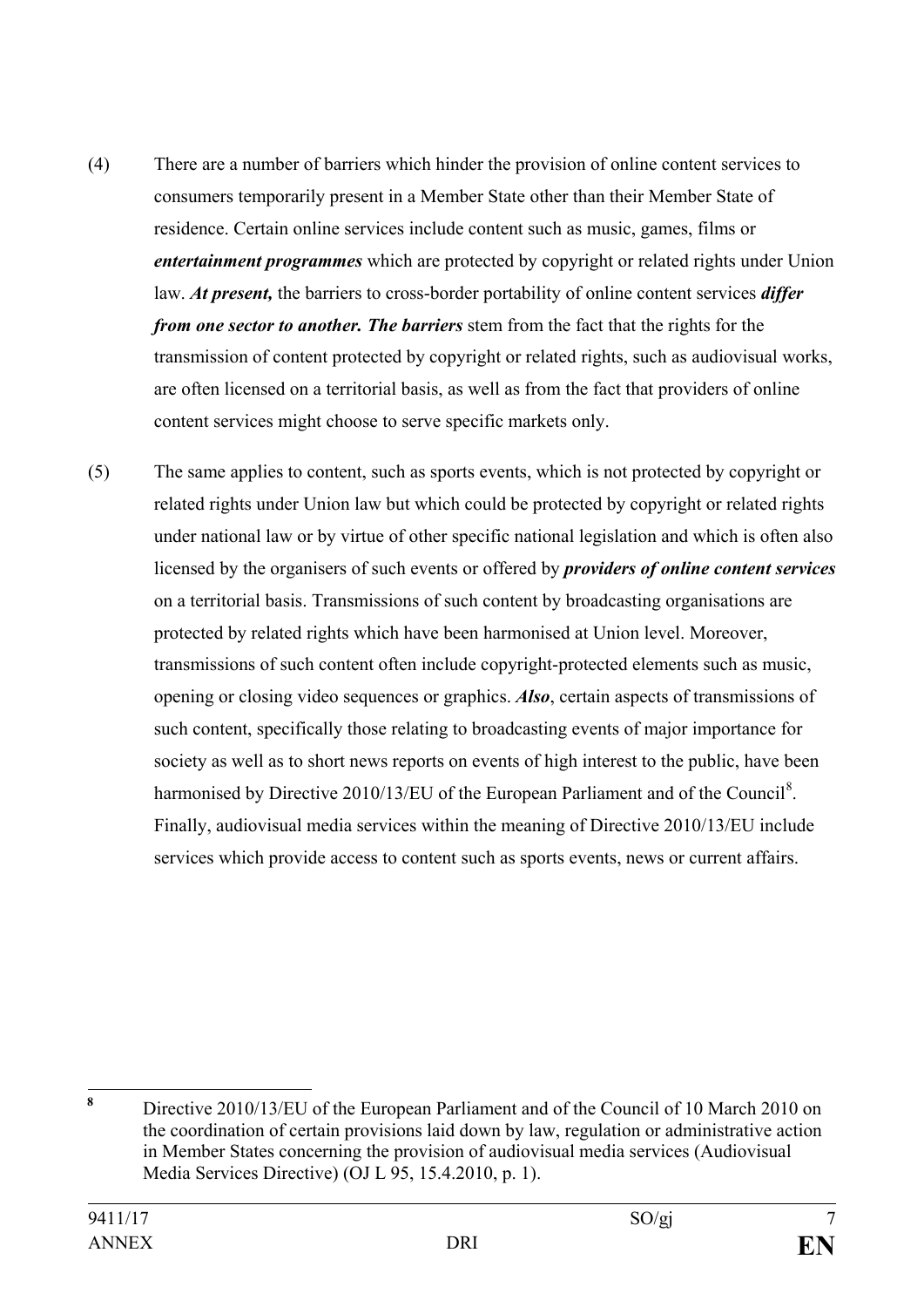- (6) Increasingly, online content services are marketed in a package in which content which is not protected by copyright or related rights is not separable from content which is protected by copyright or related rights without substantially lessening the value of the service provided to consumers. This is especially the case with premium content such as sports events or other events of significant interest to consumers. In order to enable *providers of online content services* to provide to consumers full access to their online content services *when consumers are temporarily present in a Member State other than their Member State of residence*, it is indispensable that this Regulation also covers such content used by online content services and therefore that it applies to audiovisual media services within the meaning of Directive 2010/13/EU as well as to transmissions of broadcasting organisations in their entirety.
- (7) The rights in works protected by copyright and in subject-matter protected by related rights ('works and other protected subject-matter') are harmonised, inter alia, in Directives [9](#page-7-0)6/9/EC<sup>9</sup>, 2001/29/EC<sup>[10](#page-7-1)</sup>, 2006/[11](#page-7-2)5/EC<sup>11</sup> and 2009/24/EC<sup>[12](#page-7-3)</sup> of the European Parliament and of the Council. *The provisions of international agreements in the area of copyright and related rights concluded by the Union in particular the Agreement on Trade-Related Aspects of Intellectual Property Rights annexed as Annex 1C to the Agreement establishing the World Trade Organization of 15 April 1994, the WIPO Copyright Treaty of 20 December 1996, and the WIPO Performances and Phonograms Treaty of 20 December 1996, as amended, form an integral part of the Union legal order. Union law should, insofar as is possible, be interpreted in a manner that is consistent with international law.*

<span id="page-7-0"></span>**<sup>9</sup>** Directive 96/9/EC of the European Parliament and of the Council of 11 March 1996 on the

<span id="page-7-1"></span>legal protection of databases (OJ L 77, 27.3.1996, p. 20*)*. **<sup>10</sup>** Directive 2001/29/EC of the European Parliament and of the Council of 22 May 2001 on the harmonisation of certain aspects of copyright and related rights in the information society (OJ L 167, 22.6.2001, p. 10).

<span id="page-7-2"></span>**<sup>11</sup>** Directive 2006/115/EC of the European Parliament and of the Council of 12 December 2006 on rental right and lending right and on certain rights related to copyright in the field of intellectual property (OJ L 376, 27.12.2006, p. 28).

<span id="page-7-3"></span><sup>&</sup>lt;sup>12</sup> Directive 2009/24/EC of the European Parliament and of the Council of 23 April 2009 on the legal protection of computer programs (OJ L 111, 5.5.2009, p. 16).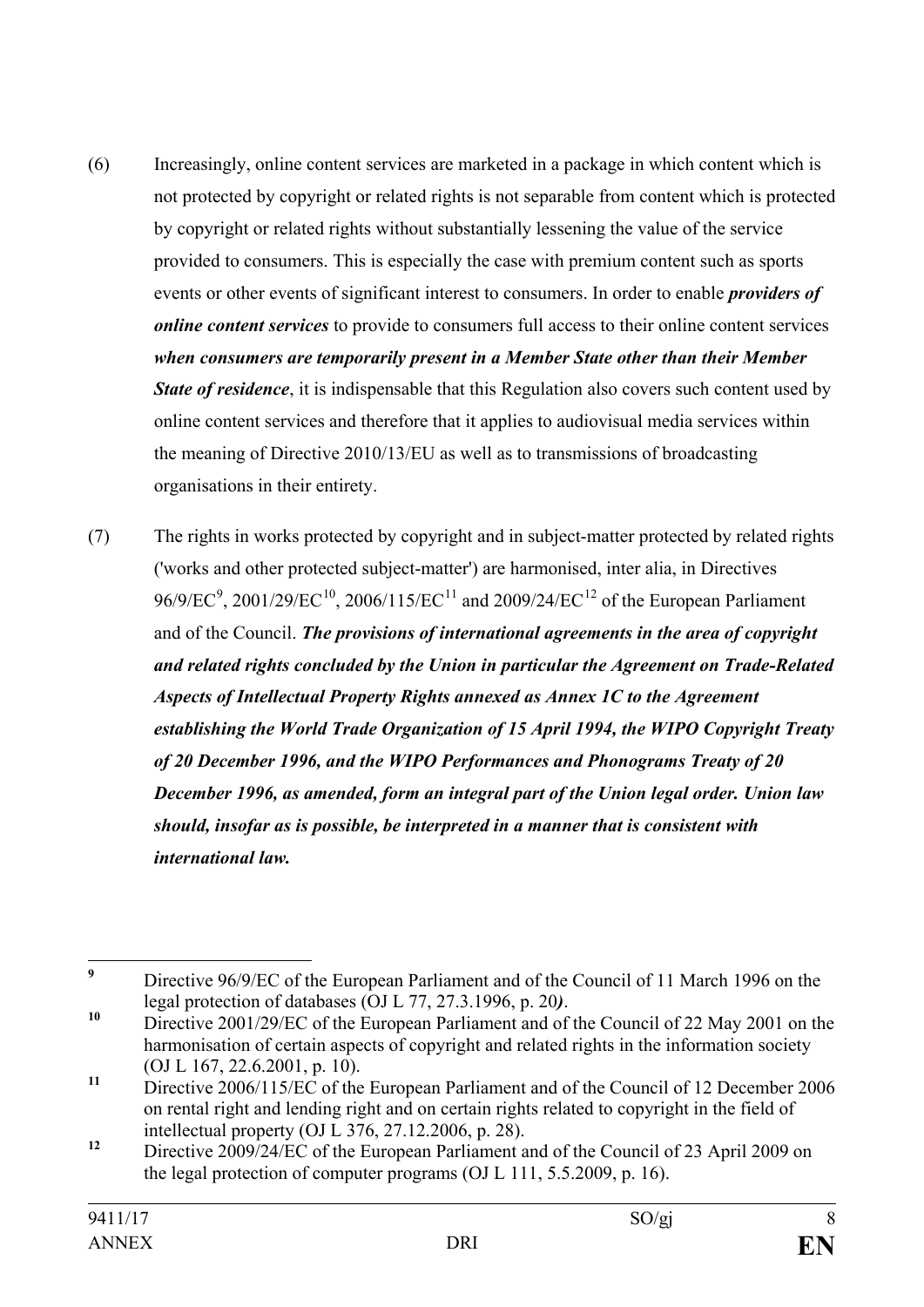- (8) It is essential that providers of online content services that make use of works or other protected subject-matter, such as books, audiovisual works, recorded music or broadcasts have the right to use such content for the relevant territories.
- (9) The transmission by *providers of online content services* of content that is protected by copyright or related rights requires the authorisation of the relevant rightholders, such as authors, performers, producers or broadcasting organisations, regarding the content included in the transmission. This is equally true when such transmission takes place for the purpose of allowing a consumer to carry out a download in order to use an online content service.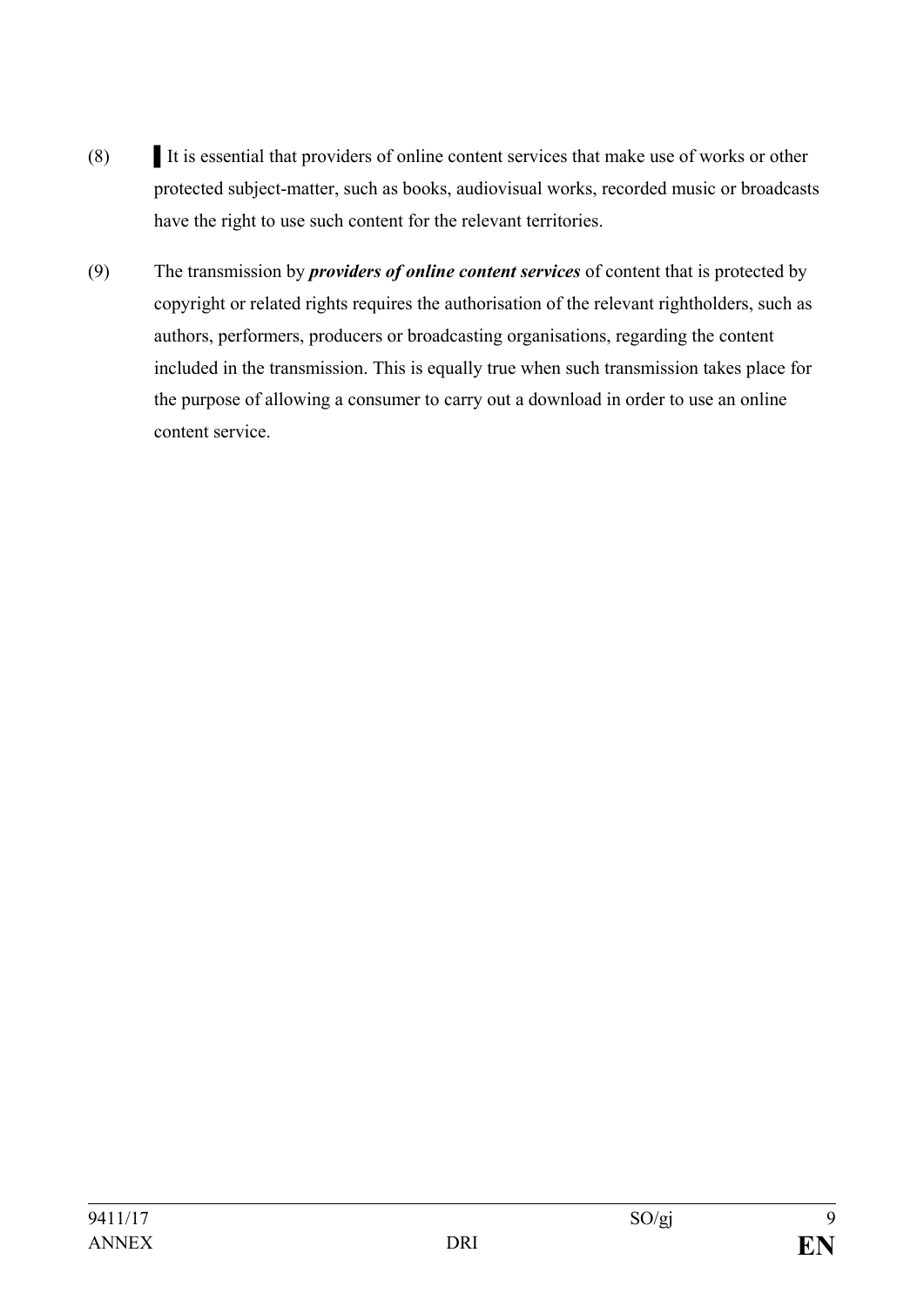- (10) The acquisition of a licence for relevant rights is not always possible, in particular when rights in content are licensed on an exclusive basis. In order to ensure that territorial exclusivity is effectively complied with, *providers of online content services* often undertake, in their licence contracts with rightholders, including broadcasting organisations or events organisers, to prevent their subscribers from accessing and using their services outside the territory for which the ▌providers hold the licence. Such contractual restrictions imposed on ▌providers require them to take measures such as disallowing access to their services from internet protocol (IP) addresses located outside the territory concerned. Therefore, one of the obstacles to the cross-border portability of online content services is to be found in the contracts concluded between the *providers of online content services* and their subscribers, which reflect the territorial restriction clauses included in contracts concluded between those ▌providers and the rightholders.
- (11) *The case law of* the Court *of Justice of the European Union should be taken into account when balancing* the objective of protecting intellectual property rights *with the fundamental freedoms guaranteed by the Treaty on the Functioning of the European Union (TFEU).*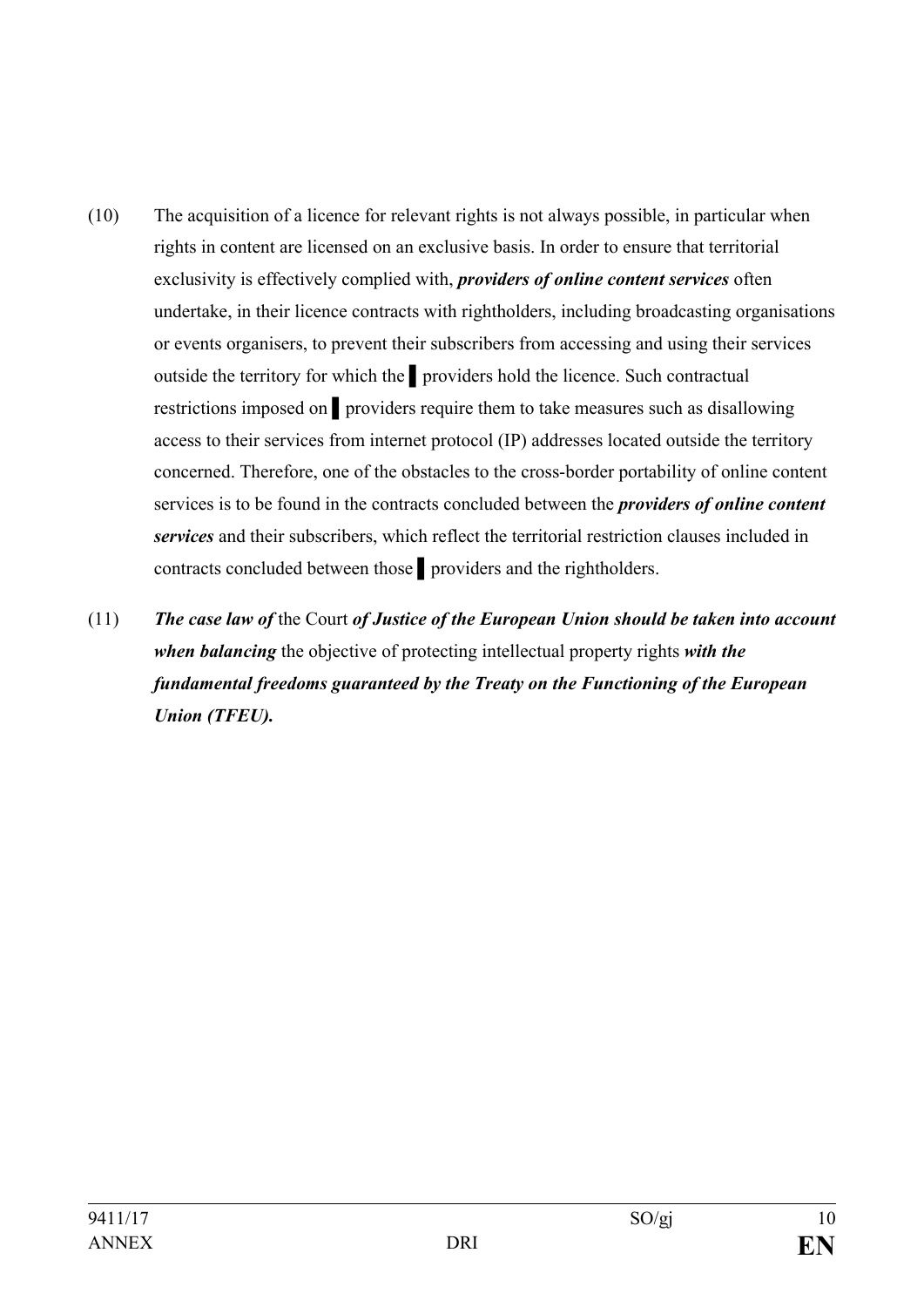- (12) Therefore, the objective of this Regulation *is* to adapt *the harmonised* legal framework *on copyright and related rights and to provide a common approach to the provision of online content services to subscribers temporarily present in a Member State other than their Member State of residence by removing barriers* to cross-border portability of online content services which are *lawfully provided* ▌. *This Regulation should ensure crossborder portability of online content services in all sectors concerned and hence provide consumers with an additional means of accessing online content lawfully, without affecting the high level of protection guaranteed by copyright and related rights in the Union, without changing the existing licensing models, such as territorial licensing, and without affecting the existing financing mechanisms. The concept of cross-border portability of online content services should be distinguished from that of cross-border access by consumers to online content services provided in a Member State other than their Member State of residence, which is not covered by this Regulation.*
	- *(13) Given the Union instruments that exist in the field of taxation, it is necessary to exclude the field of taxation from the scope of this Regulation. Therefore, this Regulation should not affect the application of any provision related to taxation.*
	- *(14) This Regulation defines several concepts necessary for its application, including the Member State of residence. The Member State of residence should be determined taking into account the objectives of this Regulation and the necessity to ensure its uniform application in the Union. The definition of the Member State of residence implies that the subscriber has his or her actual and stable residence in that Member State. A provider of an online content service who has verified the Member State of residence in accordance with this Regulation should be allowed to assume, for the purposes of this Regulation, that the Member State of residence as verified is the only Member State of residence of the subscriber. Providers should not be obliged to verify whether their subscribers are also subscribers to an online content service in another Member State.*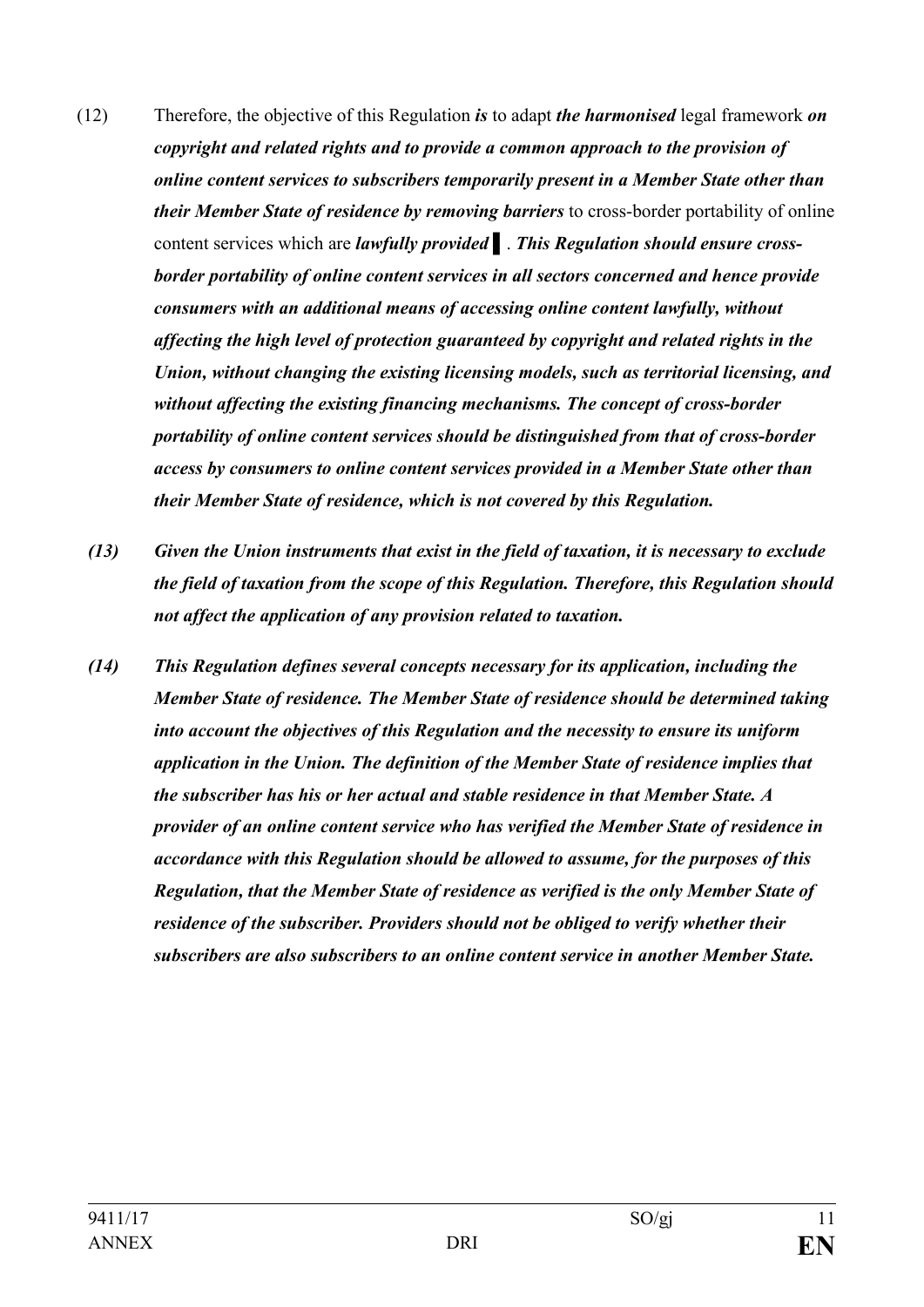- (15) This Regulation should apply to online content services that ▌providers, after having obtained the relevant rights from rightholders in a given territory, provide to their subscribers on the basis of a contract, by any means including streaming, downloading, *through applications* or any other technique which allows use of that content. *For the purposes of this Regulation, the term contract should be regarded as covering any agreement between a provider and a subscriber, including any arrangement by which the subscriber accepts the provider's terms and conditions for the provision of online content services, whether against payment of money or without such payment.* A registration to receive content alerts, or a mere acceptance of HTML cookies should not be regarded as a contract for the provision of online content services for the purposes of this Regulation.
- (16) An online service which is not an audiovisual media service within the meaning of Directive 2010/13/EU and which uses works, other protected subject-matter or transmissions of broadcasting organisations in a merely ancillary manner should not be covered by this Regulation. Such services include websites that use works or other protected subject-matter only in an ancillary manner such as graphical elements or music used as background, where the main purpose of such websites is, for example, the sale of goods.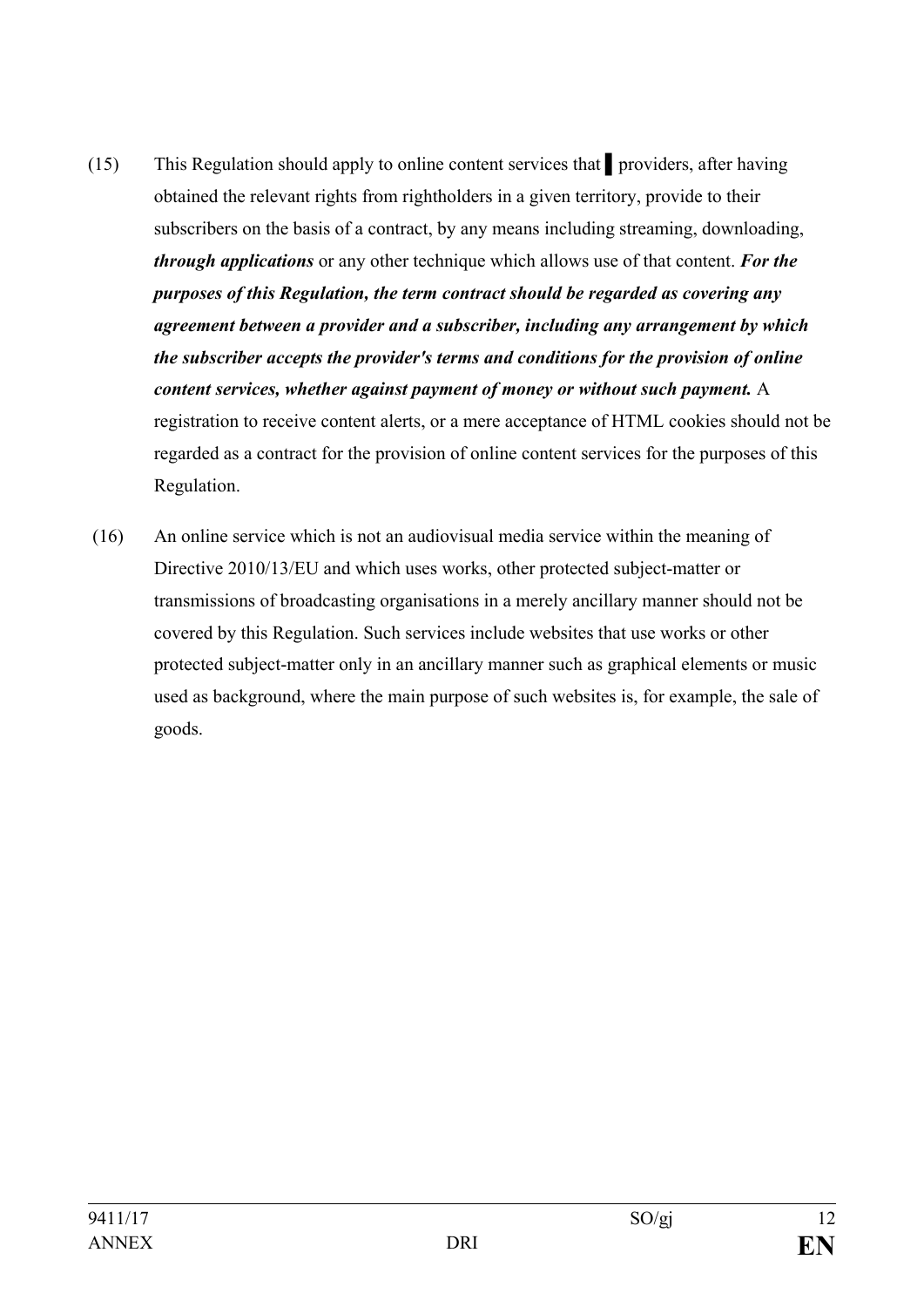- (17) This Regulation should apply only to online content services which subscribers can effectively access and use in *their* Member State *of residence* without being limited to a specific location, as it is not appropriate to require *providers of online content services* that do not offer portable online content services in *the Member State of residence of a subscriber to* do so across borders.
- (18) This Regulation should apply to online content services which are provided against payment of money. Providers of such services are in a position to verify the Member State of residence of their subscribers. The right to use an online content service should be regarded as acquired against payment of money, whether such payment is made directly to the provider of the online content service, or to another party such as a provider offering a package combining *an electronic communications* service and an online content service operated by another provider. *For the purposes of this Regulation, the payment of a mandatory fee for public broadcasting services should not be regarded as a payment of money for an online content service.*
- *(19) Providers of online content services should not subject their subscribers to any additional charges for the provision of cross-border portability of online content services in accordance with this Regulation. It is possible however that subscribers, in order to access and use online content services in Member States other than their Member State of residence, could be subject to fees payable to operators of electronic communications networks used to access such services.*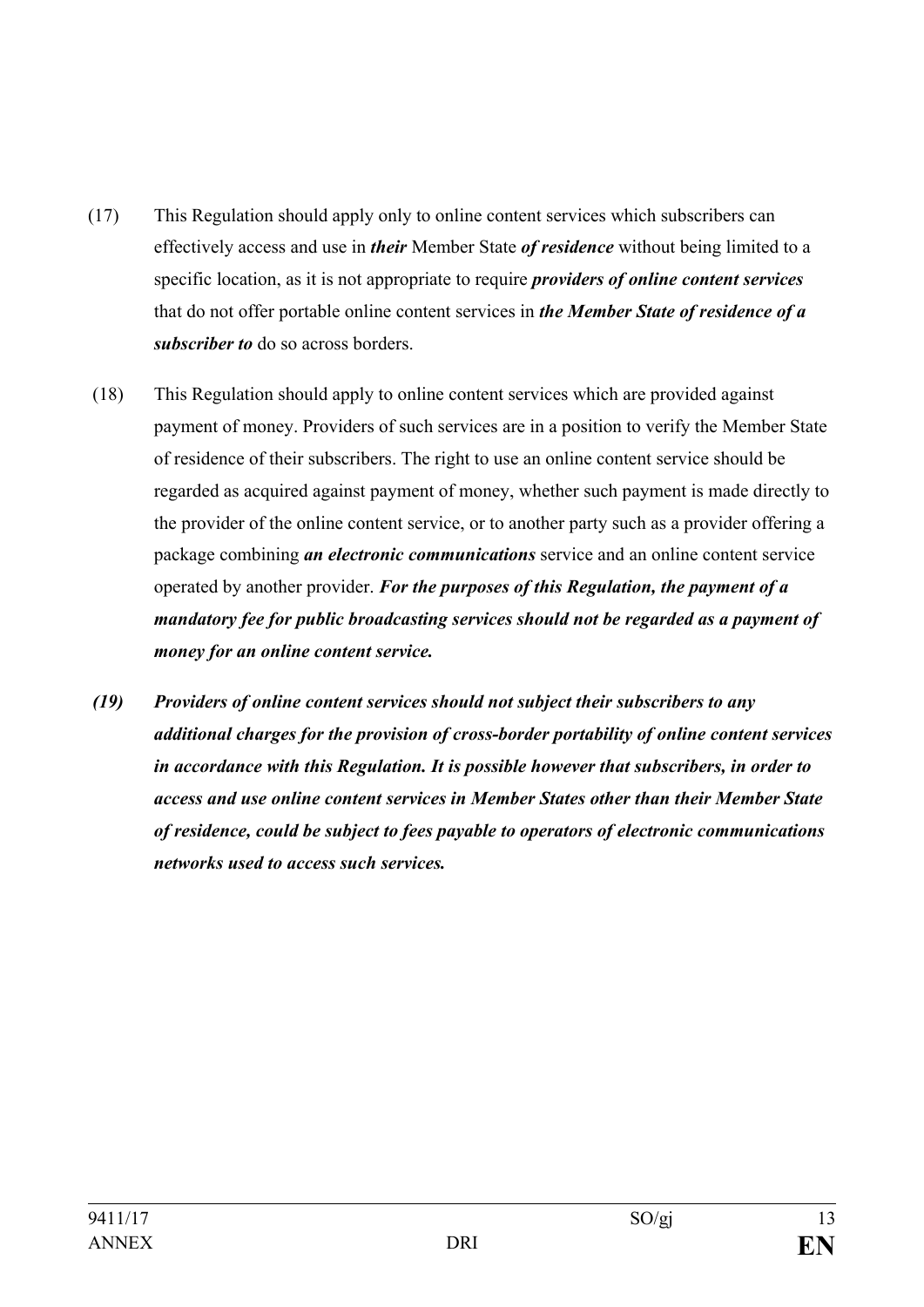*(20) Providers of* online content services which are provided without payment of money *generally do not* verify the Member State of residence of their subscribers. *The inclusion of such* online content services *in the scope of this Regulation* would involve a major change to the way those services are delivered and involve disproportionate costs. *However, the exclusion of those services from the scope of this Regulation would mean that providers of those services would not be able to take advantage of the legal mechanism which is provided for in this Regulation and which enables providers of online content services to offer cross-border portability of such services, even when they decide to invest in means that allow them to verify their subscribers' Member State of residence. Accordingly, providers of online content services which are provided without payment of money should be able to opt to be included in the scope of this Regulation provided that they comply with the requirements on the verification of the Member State of residence of their subscribers. If such providers exercise that option, they should comply with the same obligations as imposed under this Regulation upon the providers of online content services which are provided against payment of money. Furthermore, they should inform the subscribers, the relevant holders of copyright and related rights and the relevant holders of any other rights in the content of the online content service of their decision to exercise that option in a timely manner. Such information could be provided on the provider's website.*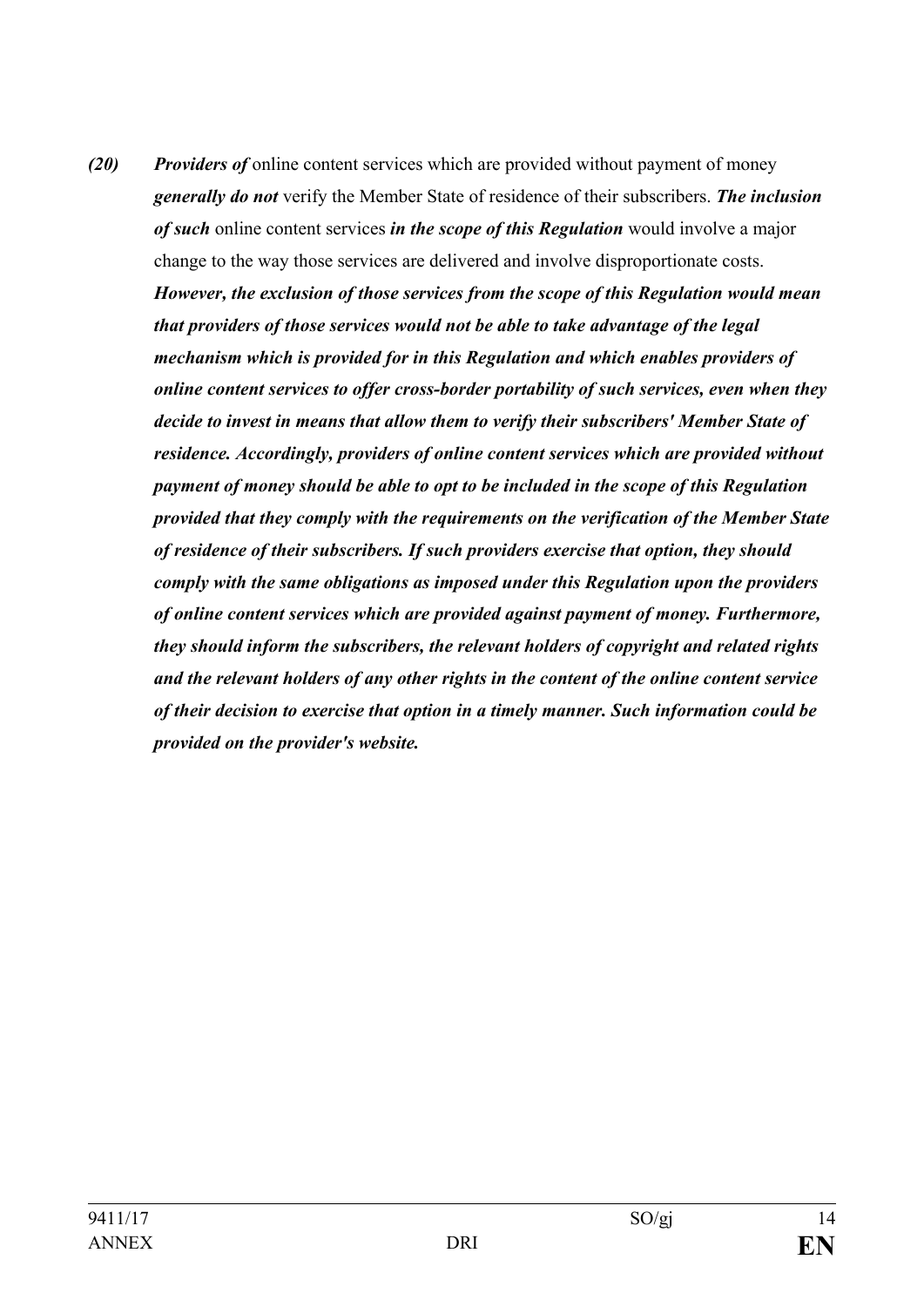(21) In order to ensure the cross-border portability of online content services, it is necessary to require *providers of online content services covered by this Regulation to* enable subscribers to use such services in the Member State in which they are temporarily present *in the same manner as in their Member State of residence. Subscribers should have access to online content services offering* the same content on the same range and number of devices, for the same number of users and with the same range of functionalities as those offered in their Member State of residence. It is essential that *the* obligation *to provide cross-border portability of online content services* be mandatory and therefore the parties should not be able to exclude it, derogate from it or vary its effect. Any action by a ▌provider which would prevent subscribers from accessing or using the service while temporarily present in a Member State other than their Member State of residence,for example restrictions to the functionalities of the service, or to the quality of its delivery, should be considered to be a circumvention of the obligation to provide cross-border portability of online content services and therefore contrary to this Regulation.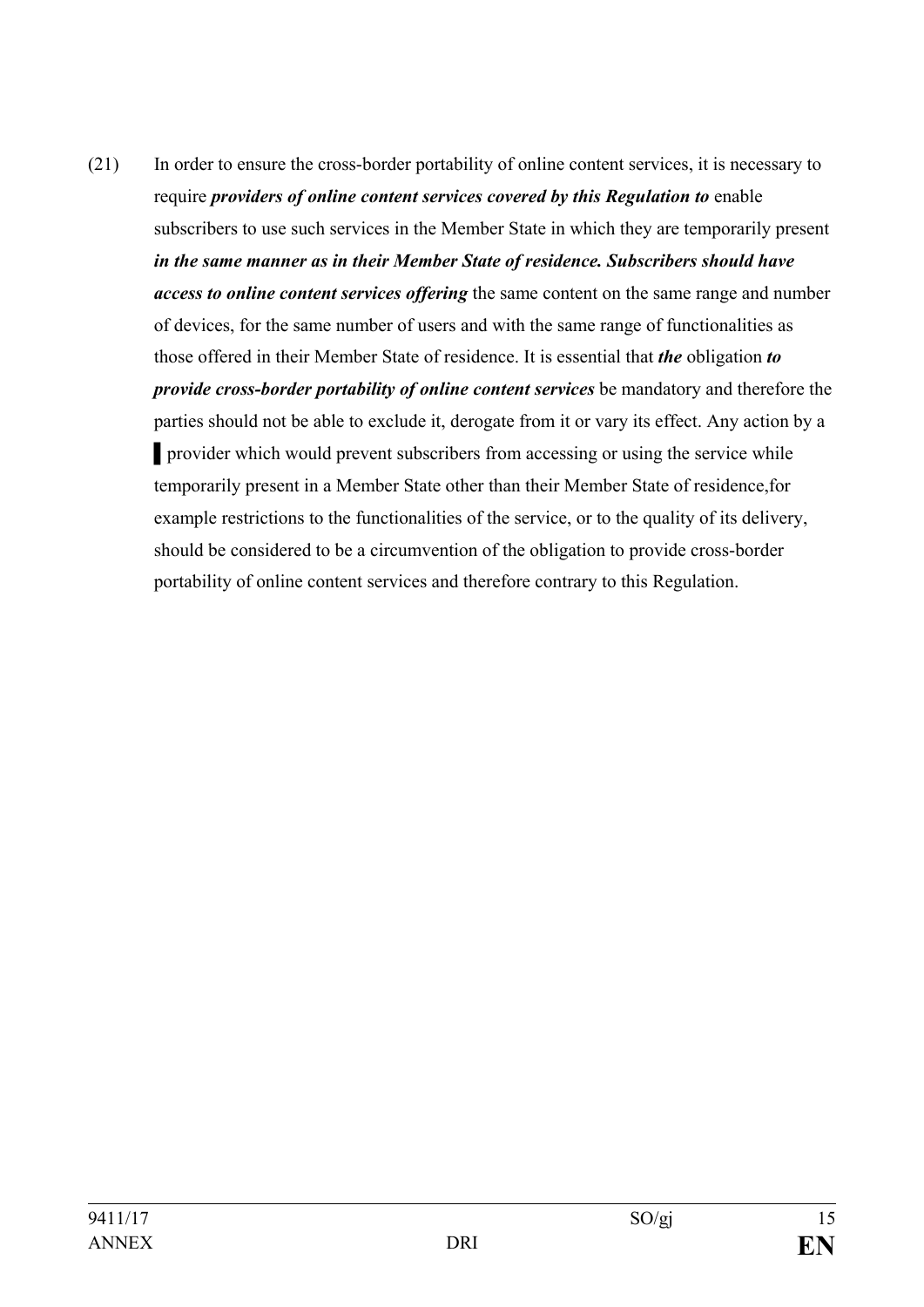(22) Requiring that the delivery of online content services to subscribers temporarily present in a Member State other than their Member State of residence be of the same quality as in the Member State of residence could result in high costs for *providers of online content services* and thus ultimately for subscribers. Therefore, it is not appropriate for this Regulation to require that providers ensure a quality of delivery of such services that would be beyond the quality available via the local online access chosen by a subscriber while temporarily present in another Member State. In such cases the provider should not be liable if the quality of delivery of the service is lower. Nevertheless, if the provider expressly *guarantees* a certain quality of delivery to subscribers while temporarily present in another Member State, it should be bound by that *guarantee*. *The provider, on the basis of the information in its possession, should provide its subscribers in advance with information concerning the quality of delivery of an online content service in Member States other than their Member State of residence, in particular the fact that the quality of delivery could differ from that applicable in their Member State of residence. The provider should not be under an obligation to actively seek information on the quality of delivery of a service in Member States other than the subscriber's Member State of residence. The relevant information could be provided on the provider's website.*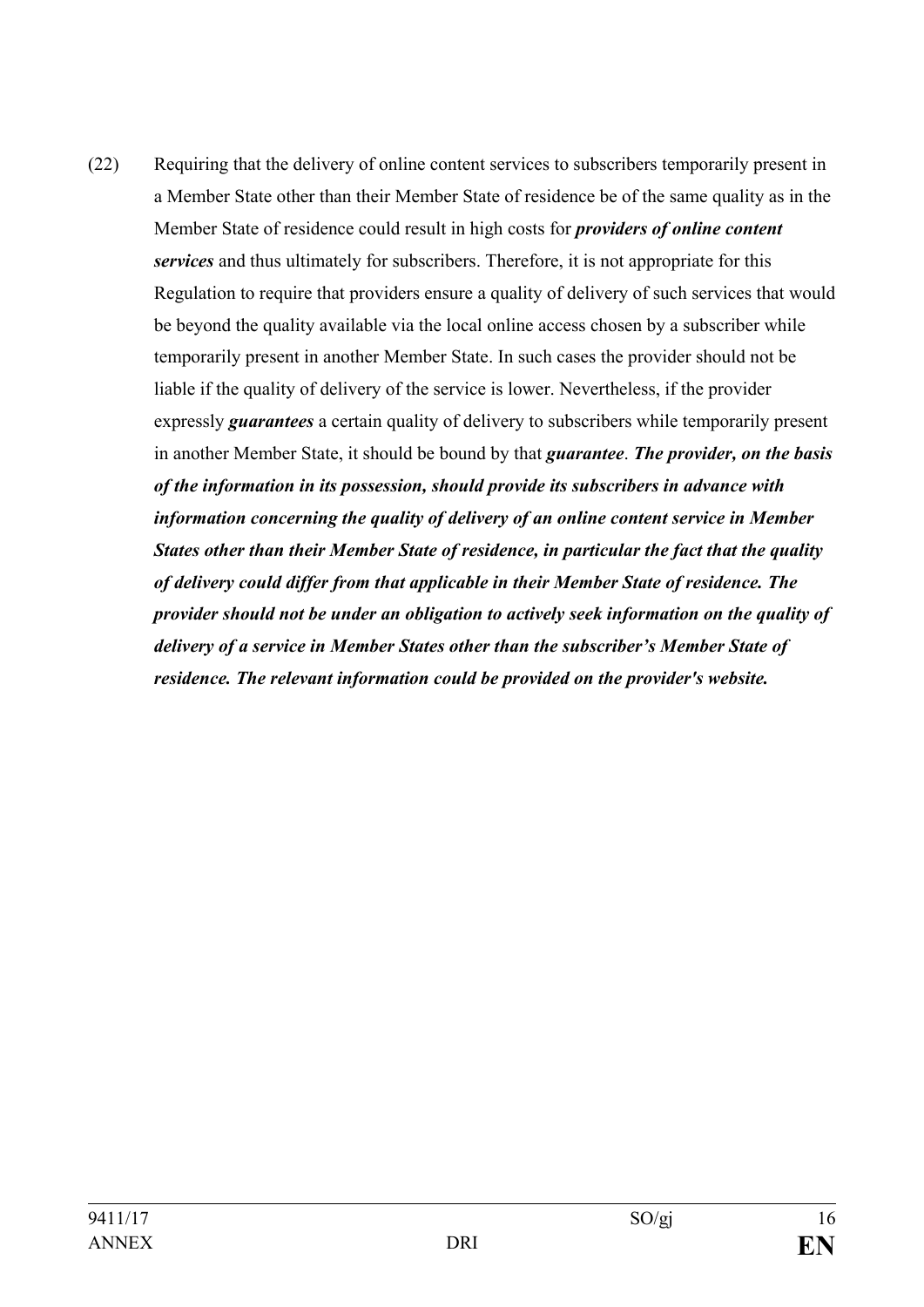(23) In order to ensure that providers of online content services *covered by this Regulation*  comply with the obligation to provide cross-border portability of their services, without acquiring the relevant rights in another Member State, it is necessary to stipulate that those ▌providers ▌should always be entitled to provide such services to subscribers when they are temporarily present in a Member State other than their Member State of residence. This should be achieved by establishing that the provision *of*, access to and use of such online content services should be deemed to occur in the *subscriber's Member State of residence. This legal mechanism should apply for the sole purpose of ensuring the cross-border portability of online content services. An online content service should be considered to be provided lawfully if both the service and the content are provided in a lawful manner in the Member State of residence. This Regulation and in particular the legal mechanism by which the provision of, access to and use of an online content service are deemed to occur in the subscriber's Member State of residence does not prevent a provider from enabling the subscriber to additionally access and use the content lawfully offered by the provider in the Member State where the subscriber is temporarily present.*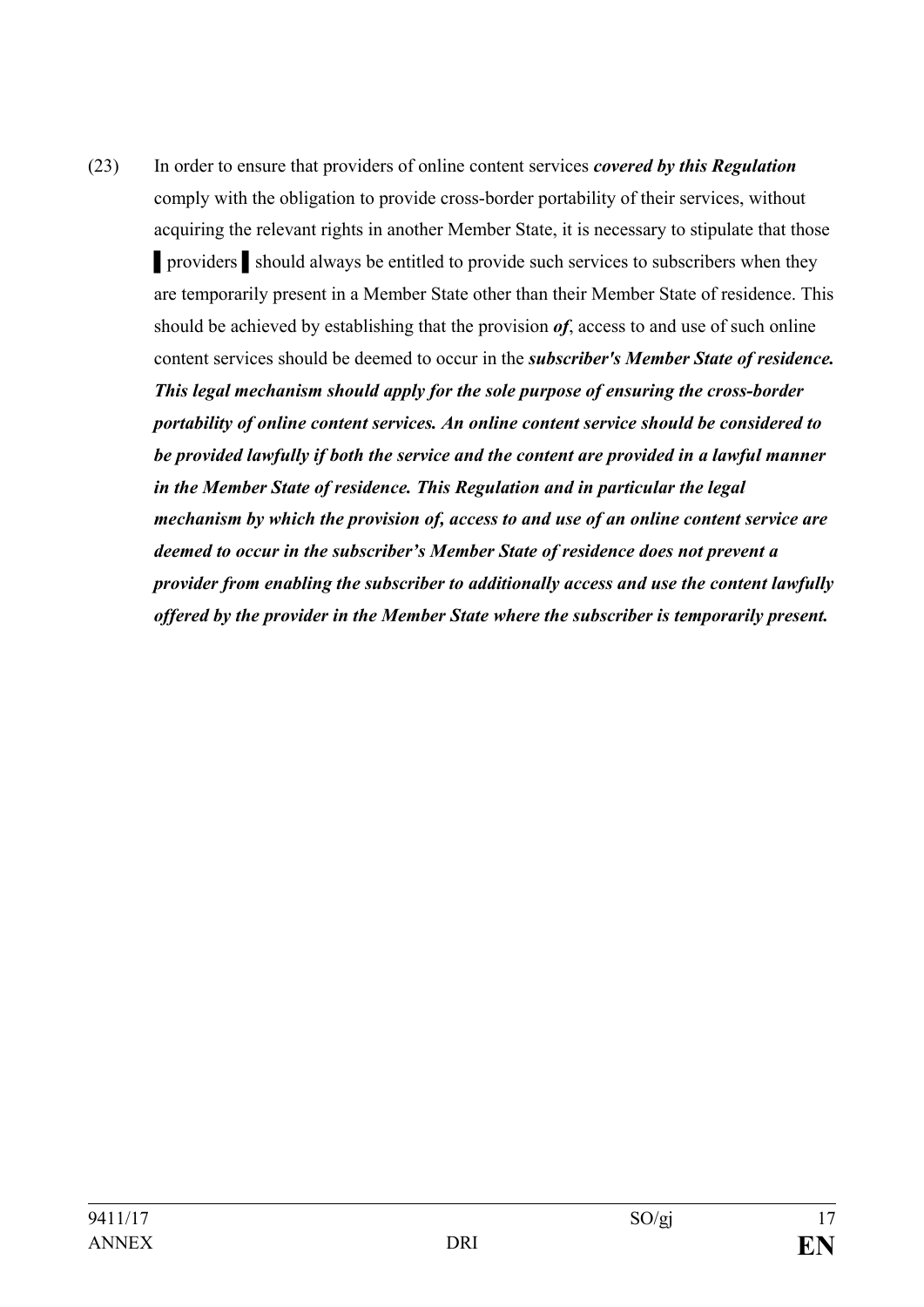(24) For the licensing of copyright or related rights, the legal mechanism laid down in this Regulation means that relevant acts of reproduction, communication to the public and making available of works and other protected subject-matter, as well as the acts of extraction or re-utilization in relation to databases protected by *sui generis* rights, which occur when the service is provided to subscribers when they are temporarily present in a Member State other than their Member State of residence, should be deemed to occur in the subscribers' Member State of residence. *Providers of online content services covered by this Regulation,* therefore, should be deemed to carry out such acts on the basis of the respective authorisations from the rightholders concerned for the Member State of residence of their subscribers. Whenever ▌providers have the right to carry out acts of communication to the public or reproduction in their subscribers' Member State of residence on the basis of an authorisation from the rightholders concerned, subscribers who are temporarily present in a Member State other than their Member State of residence should be able to access and use the service and where necessary carry out any relevant acts of reproduction, such as downloading, which they would be entitled to do in their Member State of residence. The provision of an online content service by ▌providers to subscribers temporarily present in a Member State other than their Member State of residence and the access to and use of the service by such subscribers in accordance with this Regulation should not constitute a breach of copyright or related rights or any other rights relevant for the provision of, access to and use of the online content service.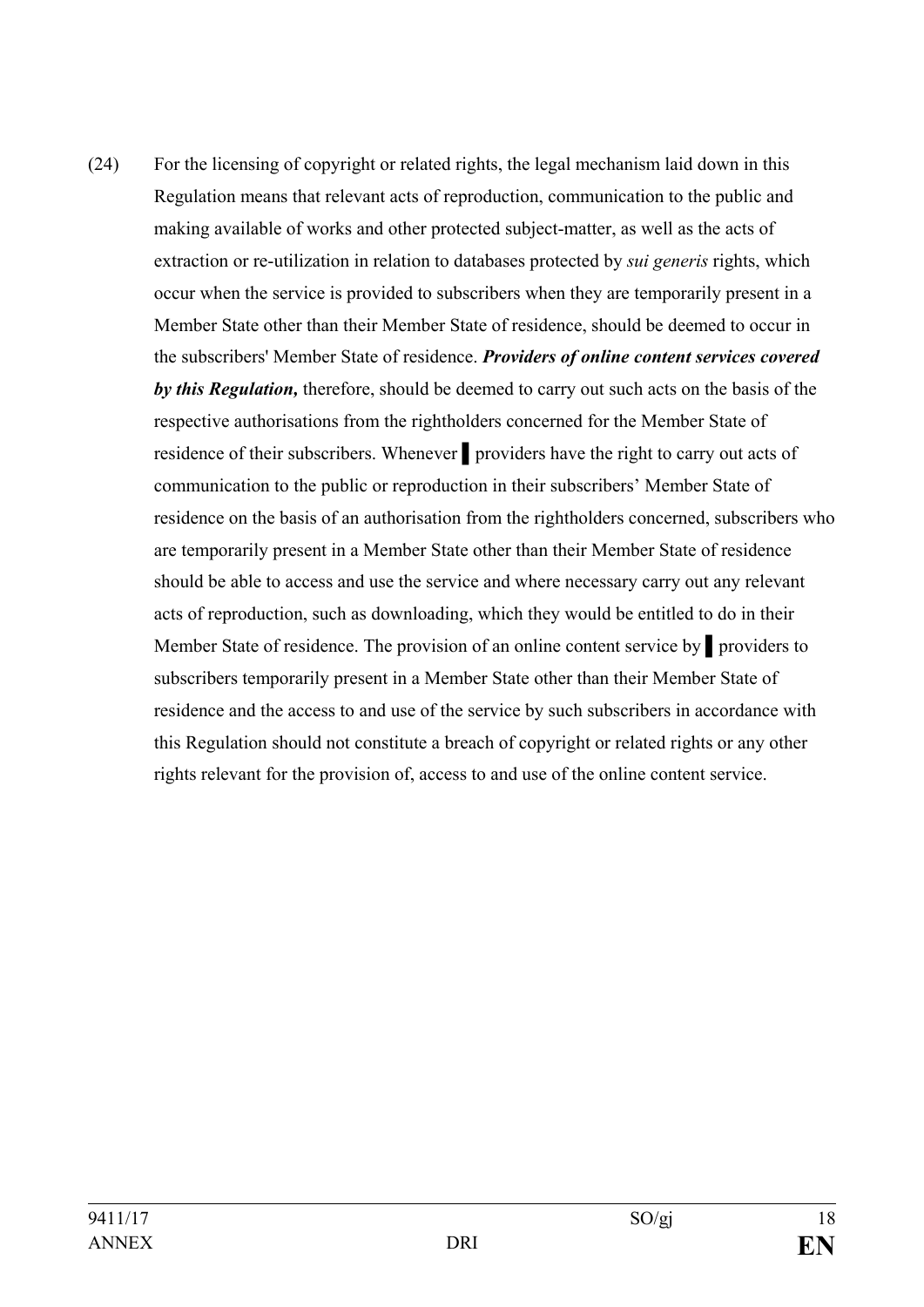(25) *Providers of online content services covered by this Regulation* should not be liable for the breach of any contractual provisions that are contrary to the obligation to enable their subscribers to use such services in the Member State in which they are temporarily present. Therefore, clauses in contracts designed to prohibit or limit the cross-border portability of *such* online content services should be unenforceable. *The providers and holders of rights relevant for the provision of online content services should not be allowed to circumvent the application of this Regulation by choosing the law of a third country as the law applicable to contracts between them. The same should apply to contracts concluded between providers and subscribers.*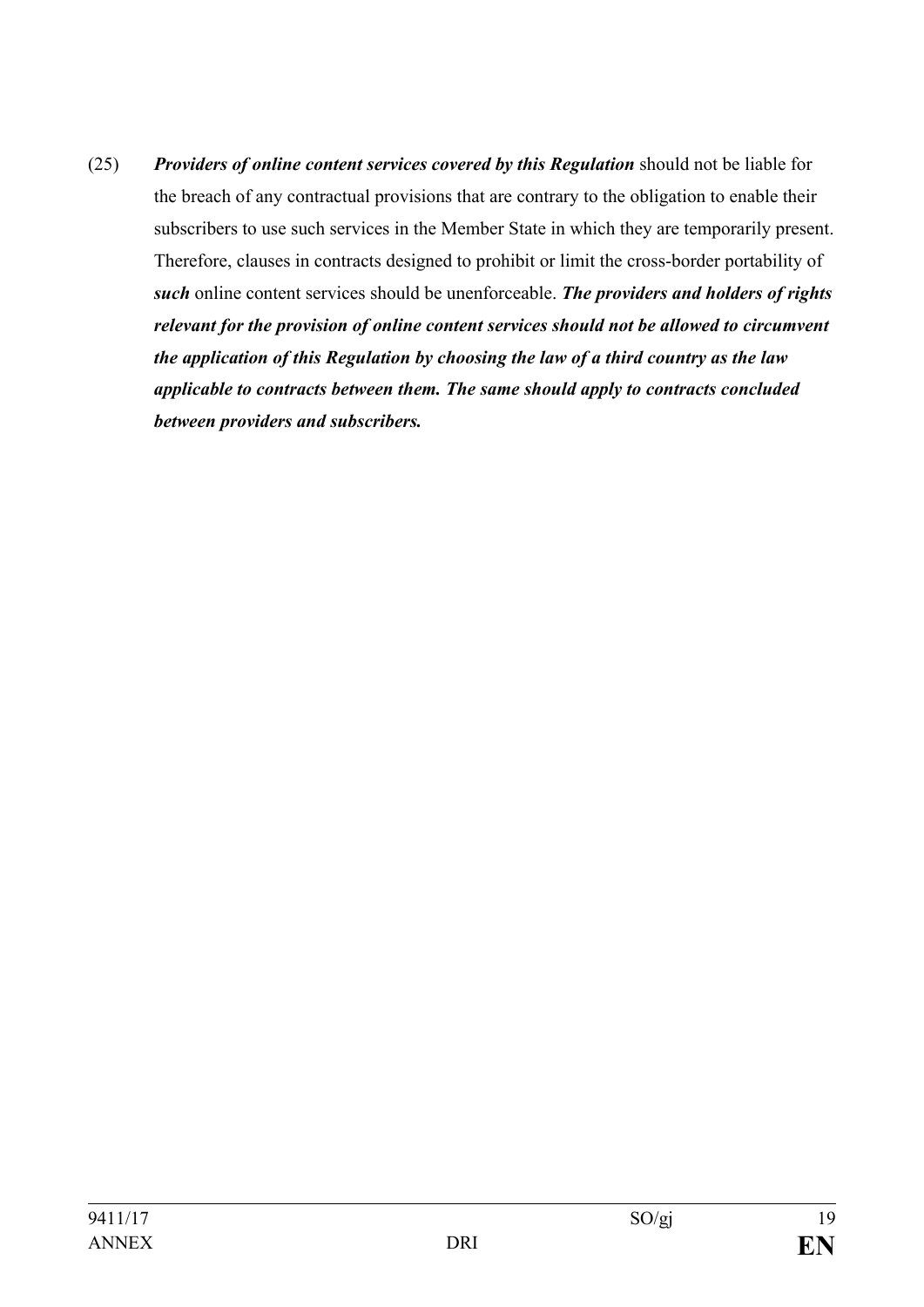(26) *This Regulation should enable* subscribers *to enjoy* online content services *to which they have subscribed in their* Member State of residence *when they are temporarily present in another Member State. Subscribers should be eligible for cross-border portability of online content services only if they reside in a Member State of the Union. Therefore, this Regulation should oblige providers of online content services to make use of reasonable, proportionate and* effective means in order to verify *the Member State of residence of their subscribers. To that end, providers should use the means of verification listed in this Regulation. This does not preclude agreement between providers and rightholders on those means of verification within the limits of this Regulation. The objective of the list is to provide legal certainty as to the means of verification to be used by providers as well as to limit interference with subscribers' privacy. In each case, account should be taken of the effectiveness and proportionality of a particular means of verification in a given Member State and for a given type of online content service. Unless the subscriber's Member State of residence can be verified with sufficient certainty on the basis of a single means of verification, providers should rely on two means of verification. In cases where the provider has reasonable doubts concerning the subscriber's Member State of residence, the provider should be able to repeat the verification of the subscriber's Member State of residence. The provider should implement the necessary technical and organisational measures required under applicable data protection rules for the processing of personal data collected for the purpose of verification of the subscriber's Member State of residence under this Regulation. Examples of such measures include providing transparent information to the individuals about the methods used for, and the purpose of, the verification, and appropriate security measures.*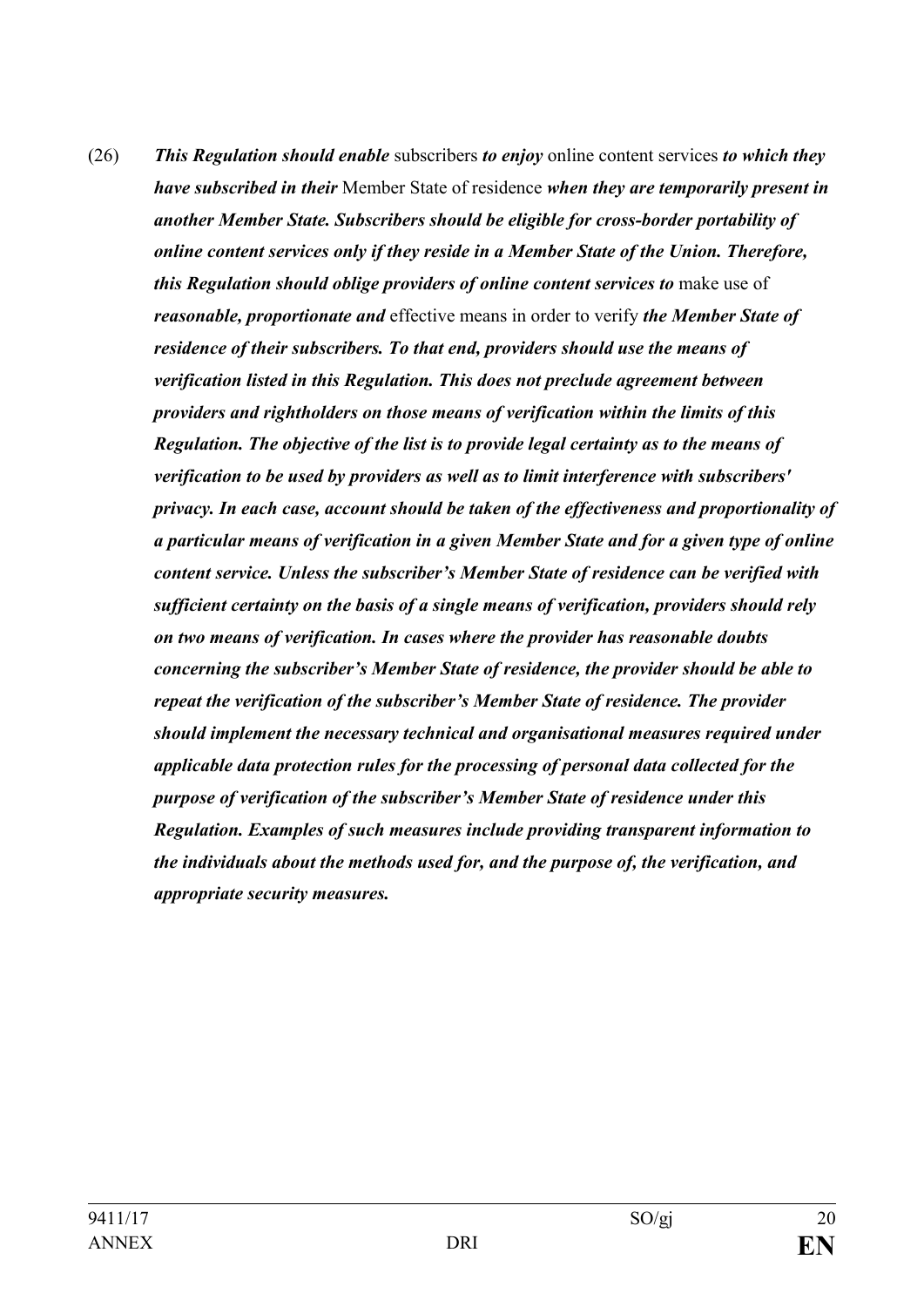- *(27) In order to verify the subscriber's Member State of residence, the provider of an online content service should rely, if possible, on information which is in the provider's possession, such as billing information. As regards contracts concluded prior to the date of application of this Regulation and as regards the verification carried out upon renewal of a contract, the provider should be allowed to request the subscriber to provide the information necessary to verify the subscriber's Member State of residence only when it cannot be determined on the basis of information which is already in the provider's possession.*
- *(28) IP address checks performed under this Regulation should be conducted in accordance with Directives 95/46/EC[13](#page-20-0) and 2002/58/EC[14](#page-20-1) of the European Parliament and of the Council. In addition, for the purpose of verification of the subscriber's Member State of residence what matters is not the precise location of the subscriber, but rather the Member State in which the subscriber is accessing the service. Accordingly, data on the subscriber's precise location or any other personal data should neither be collected nor processed for that purpose. Where the provider has reasonable doubts concerning the subscriber's Member State of residence and carries out an IP address check to verify the Member State of residence, the sole purpose of such checks should be to establish whether the subscriber is accessing or using the online content service within or outside the Member State of residence. Therefore, in such cases, the data resulting from the checking of IP addresses should only be collected in binary format and in compliance with applicable data protection rules. The provider should not exceed that level of detail.*

<span id="page-20-0"></span>*<sup>13</sup> Directive 95/46/EC of the European Parliament and of the Council of 24 October 1995 on the protection of individuals with regard to the processing of personal data and on the free movement of such data (OJ L 281, 23.11.1995, p. 31).*

<span id="page-20-1"></span>*<sup>14</sup> Directive 2002/58/EC of the European Parliament and of the Council of 12 July 2002 concerning the processing of personal data and the protection of privacy in the electronic communications sector (Directive on privacy and electronic communications) (OJ L 201, 31.7.2002, p. 37).*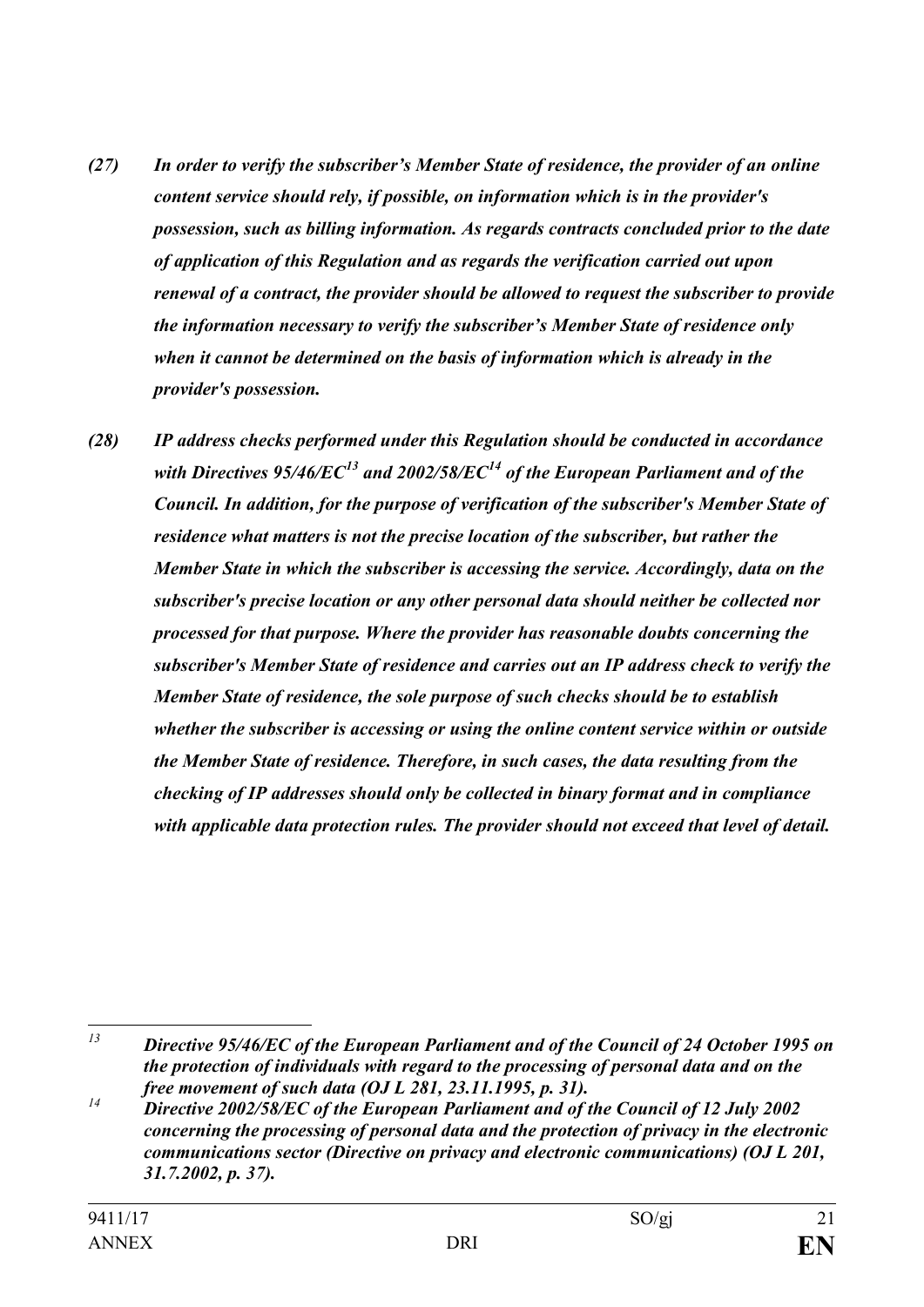*(29) A holder of copyright, related rights, or any other rights in the content of an online content service should remain able to exercise contractual freedom to authorise such content to be provided, accessed and used under this Regulation without verification of the Member State of residence. This can be particularly relevant in sectors such as music and e-books. Each rightholder should be able to take such decisions freely when entering into contracts with providers of online content services. Contracts between providers and rightholders should not restrict the possibility for rightholders to withdraw such authorisation subject to giving reasonable notice to the provider. The authorisation given by an individual rightholder does not as such release the provider from the obligation to verify the subscriber's Member State of residence. It is only in cases where all the holders of copyright, related rights or any other rights in the content used by the provider decide to authorise their content to be provided, accessed and used without verification of the subscriber's Member State of residence that the obligation to verify should not apply, and the contract between the provider and the subscriber for the provision of an online content service should be used to determine the latter's Member State of residence. All other aspects of this Regulation should remain applicable in such cases.*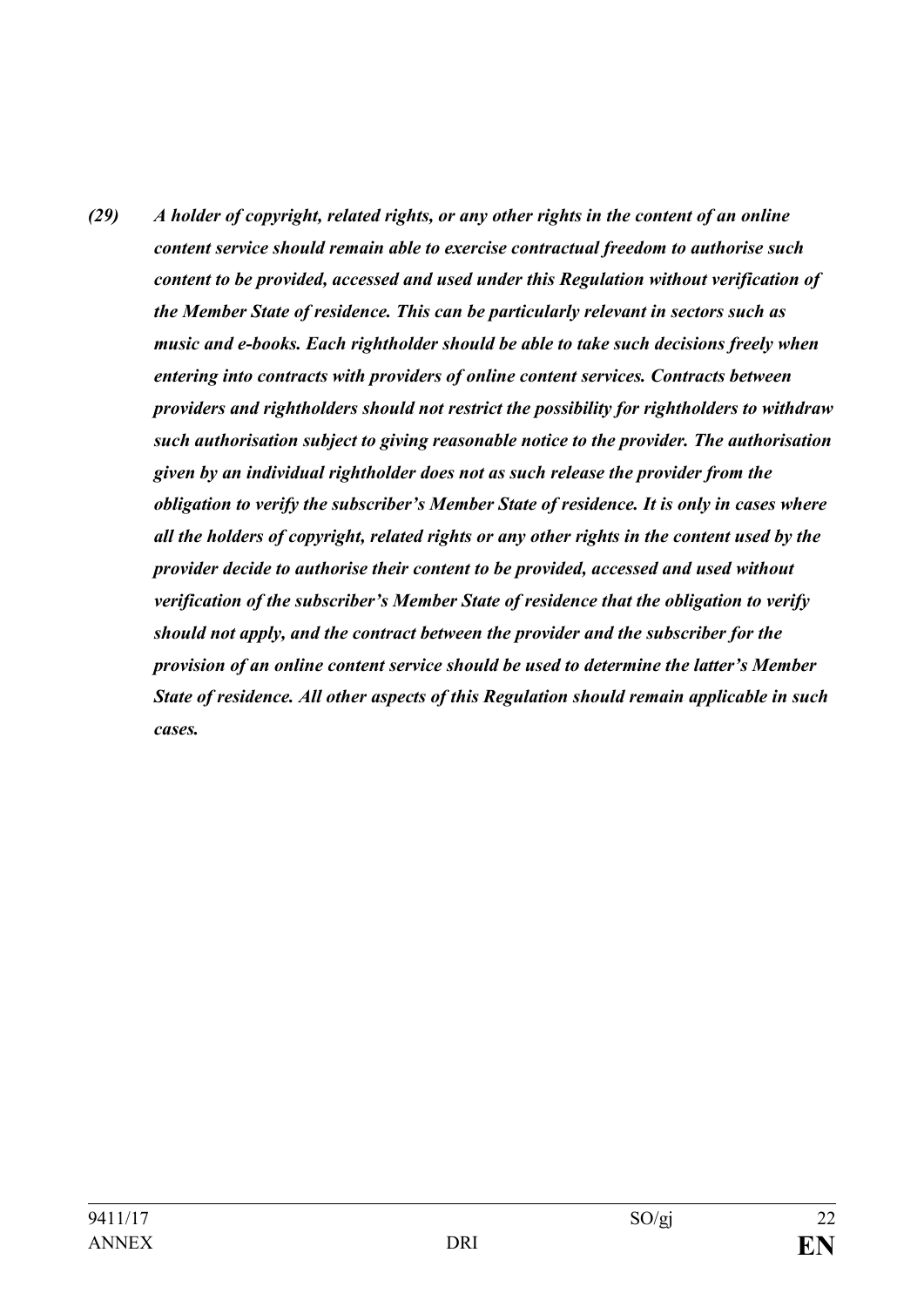(30) This Regulation respects fundamental rights and observes the principles recognised in the Charter of Fundamental Rights of the European Union ('Charter'). Accordingly, this Regulation should be interpreted and applied in accordance with those rights and principles, in particular the right to respect for private and family life, the right to protection of personal data, the right to freedom of expression, the freedom to conduct a business *and the right to property, including intellectual property.* Any processing of personal data under this Regulation should respect fundamental rights, including the right to respect for private and family life and the right to protection of personal data under Articles 7 and 8 of the Charter, and it is essential that such processing be in compliance with Directives 95/46/EC and 2002/58/EC. In particular, providers of online content services *should* ensure that any processing of personal data under this Regulation is necessary*, reasonable* and proportionate in order to achieve the relevant purpose. *Where authentication of a subscriber is sufficient in order to provide the service, identification of the subscriber should not be required. Data collected pursuant to this Regulation for the purposes of the verification of the Member State of residence should not be stored by the provider longer than necessary to complete such verification. Such data should be immediately and irreversibly destroyed after the verification is completed. However, this is without prejudice to the storage of data which was collected for another legitimate purpose, subject to applicable data protection rules, including rules concerning the storage of that data.*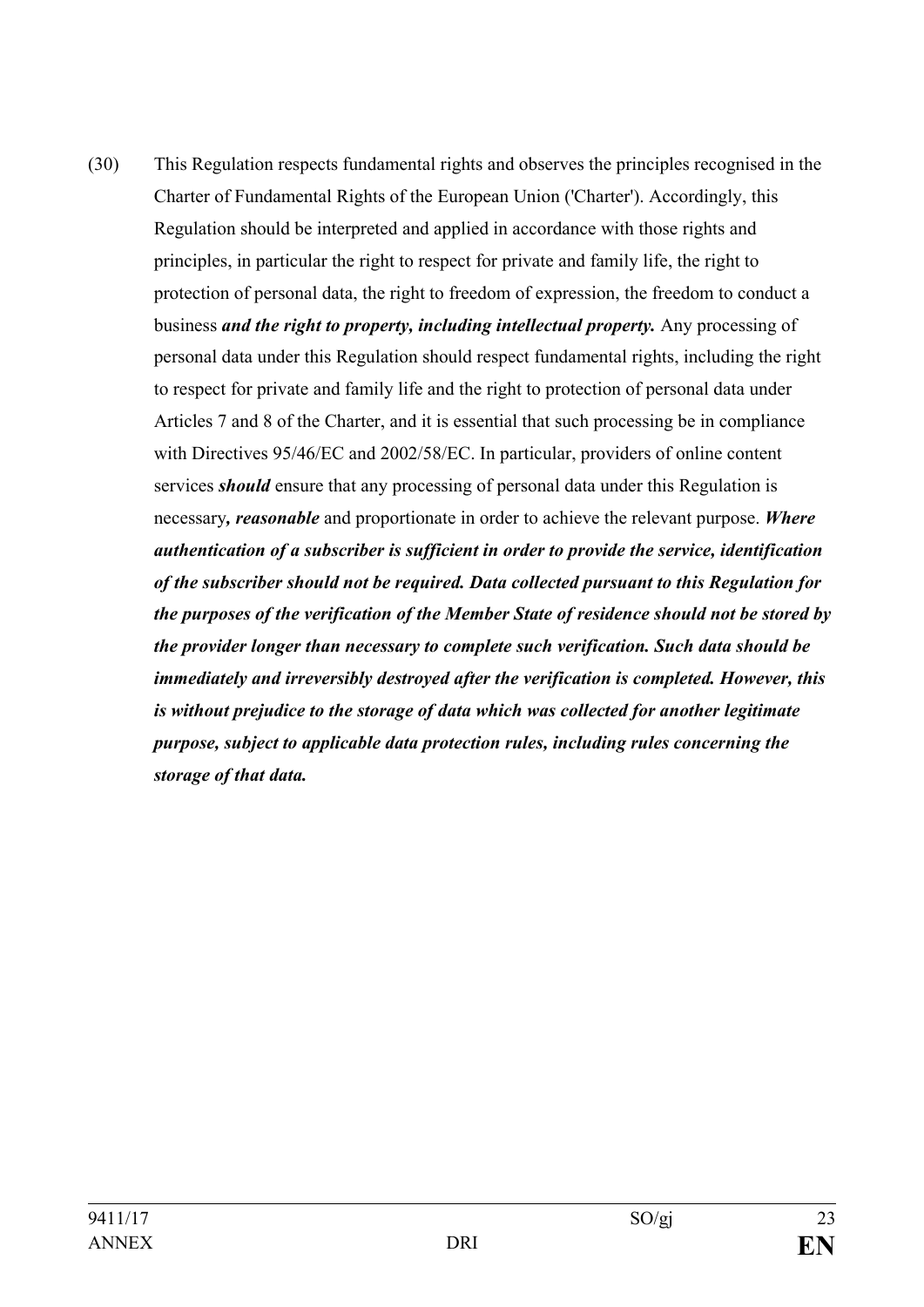(31) Contracts under which content is licensed are usually concluded for a relatively long duration. Consequently, and in order to ensure that all consumers residing in the Union can enjoy cross-border portability of online content services on an equal basis in time and without any undue delay, this Regulation should also apply to contracts concluded and rights acquired before the date of its application if those contracts and rights are relevant for the cross-border portability of an online content service provided after that date. Such application of this Regulation is also necessary in order to ensure a level playing field for *providers of online content services covered by this Regulation* operating in the internal market, *particularly for SMEs,* by enabling providers who concluded contracts with rightholders for a long duration to offer cross-border portability to their subscribers, independently of the provider's ability to renegotiate such contracts. Moreover, such application of this Regulation ▌should ensure that when ▌providers make arrangements necessary for the cross-border portability of their services, they will be able to offer such portability with regard to the entirety of their online content. *This should also apply to providers of online content services that offer packages combining electronic communications services and online content services.* Finally, such application of this Regulation should also allow rightholders not to have to renegotiate their existing licensing contracts in order to enable providers to offer cross-border portability of their services.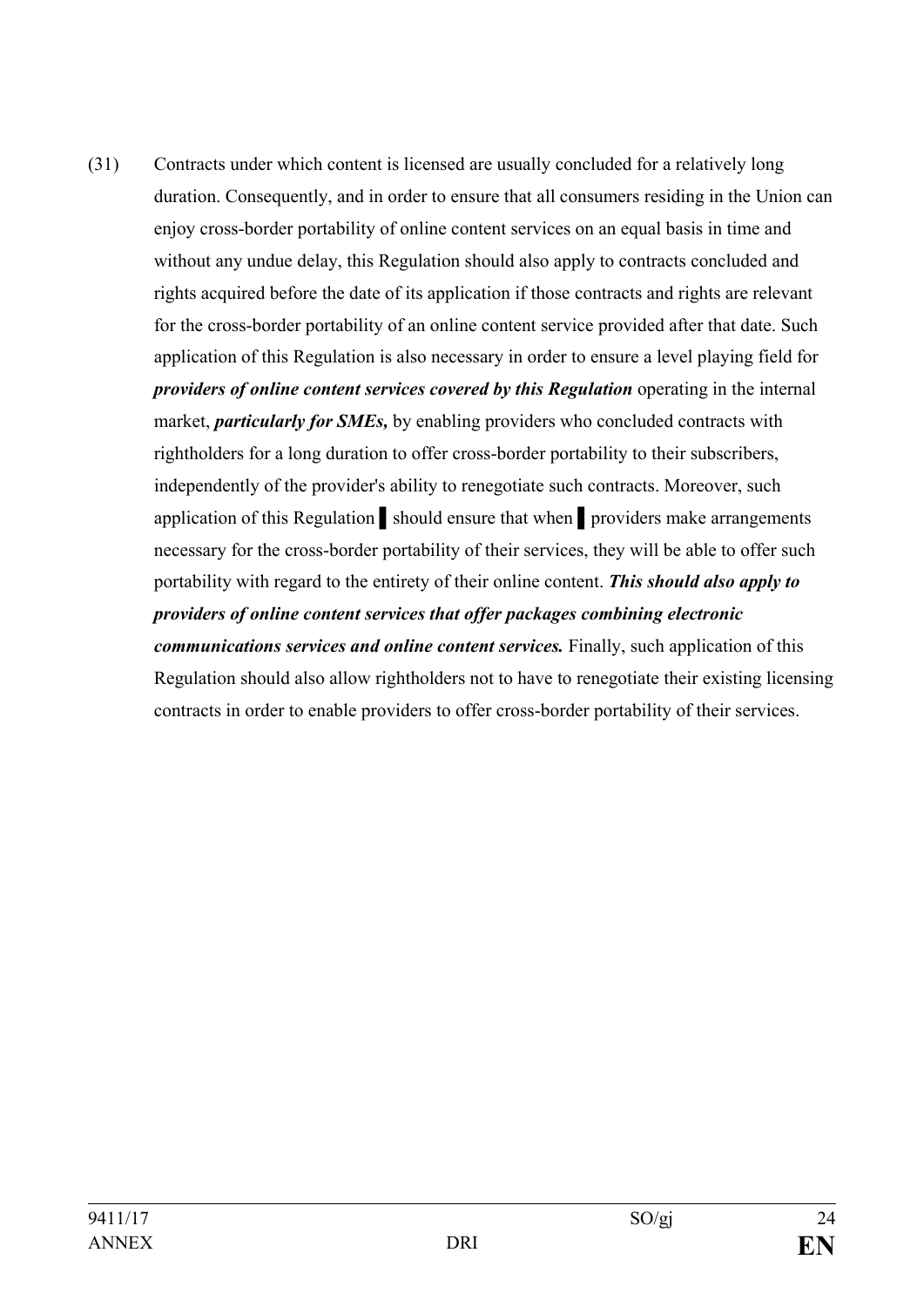- (32) Accordingly, since this Regulation will apply to some contracts concluded and rights acquired before the date of its application, it is also appropriate to provide for a reasonable period between the date of entry into force of this Regulation and the date of its application*, so as to* allow rightholders and *providers of online content services covered by this Regulation* to make the arrangements necessary to adapt to the new situation, as well as to allow ▌providers to amend the terms of use of their services. *Changes to the terms of use of online content services offered in packages combining an electronic communications service and an online content service that are made strictly in order to comply with the requirements of this Regulation should not trigger for subscribers any right under national laws transposing the regulatory framework for electronic communications networks and services to withdraw from contracts for the provision of such electronic communications services.*
- (33) *This Regulation is aimed at improving competitiveness by fostering innovation in online content services and attracting more consumers.* This Regulation should not affect the application of the rules of competition, and in particular Articles 101 and 102 TFEU. The rules provided for in this Regulation should not be used to restrict competition in a manner contrary to theTFEU*.*
- *(34) This Regulation should not affect the application of Directive 2014/26/EU of the European Parliament and of the Council[15](#page-24-0) and in particular Title III thereof. This Regulation is consistent with the objective of facilitating the lawful access to content, which is protected by copyright or related rights, as well as services linked thereto.*

<span id="page-24-0"></span>*<sup>15</sup> Directive 2014/26/EU of the European Parliament and of the Council of 26 February 2014 on collective management of copyright and related rights and multi-territorial licensing of rights in musical works for online use in the internal market (OJ L 84, 20.3.2014, p. 72).*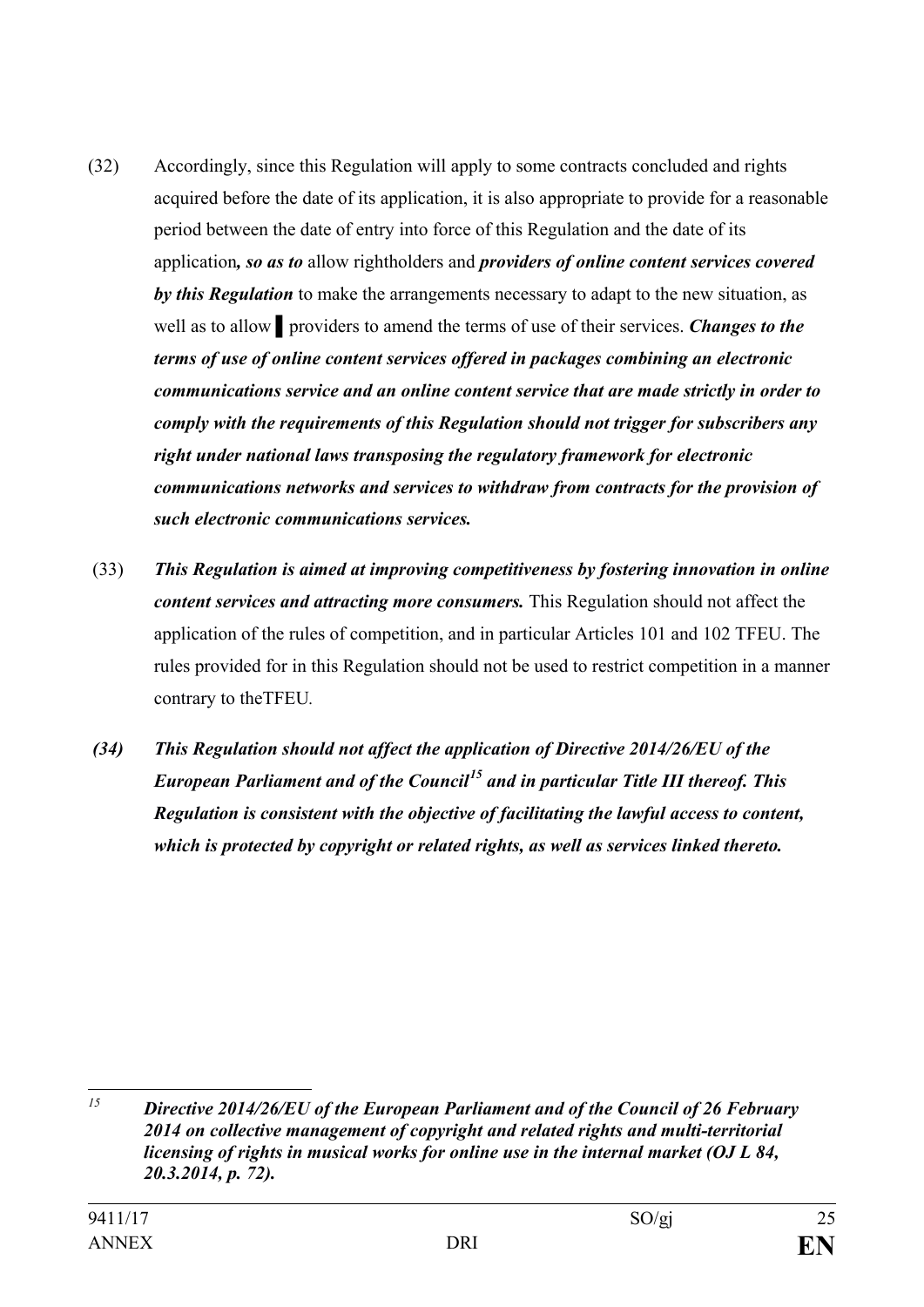- (35) In order to achieve the objective of ensuring cross-border portability of online content services in the Union, it is appropriate to adopt a regulation, which is directly applicable in Member States. This is necessary in order to guarantee a uniform application of the crossborder portability rules across Member States and their entering into force at the same time with regard to all online content services. Only a regulation ensures the degree of legal certainty which is necessary in order to enable consumers to fully benefit from crossborder portability across the Union.
- (36) Since the objective of this Regulation, namely the adaptation of the legal framework so that cross-border portability of online content services is provided in the Union, cannot be sufficiently achieved by the Member States *but* can *rather*, by reason of its scale and effects, be better achieved at Union level, the Union may adopt measures in accordance with the principle of subsidiarity as set out in Article 5 of the Treaty on European Union. In accordance with the principle of proportionality as set out in that Article, this Regulation does not go beyond what is necessary in order to achieve *that* objective. In particular, this Regulation does not substantially affect the way the rights are licensed and does not oblige rightholders and providers to renegotiate contracts. Moreover, this Regulation does not require that *providers* take measures to ensure the quality of delivery of online content services outside the Member State of residence of the subscribers. Finally, this Regulation does not apply to ▌providers who offer *online content* services without payment of money and who do not *exercise the option to enable the cross-border portability of their services.* Therefore, it does not impose any disproportionate costs,

### HAVE ADOPTED THIS REGULATION: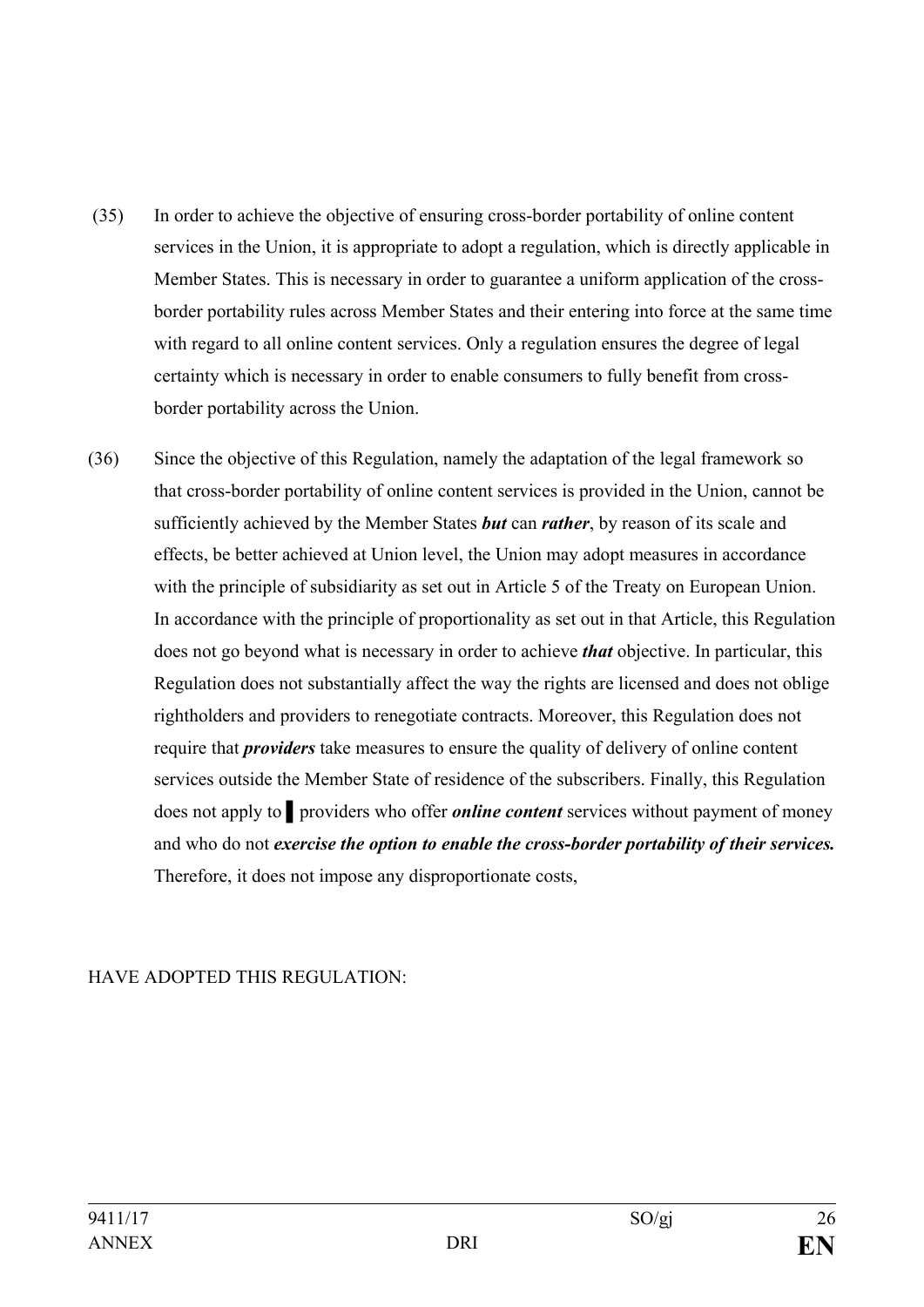## *Subject matter and scope*

- *1.* This Regulation introduces a common approach in the Union to the cross-border portability of online content services, by ensuring that subscribers to *portable* online content services *which are lawfully provided in their Member State of residence can access and use those services* when temporarily present in a Member State *other than their Member State of residence*.
- *2. This Regulation shall not apply to the field of taxation.*

# *Article 2*

# *Definitions*

For the purposes of this Regulation, the following definitions apply:

- (1) "subscriber" means any consumer who, on the basis of a contract for the provision of an online content service with a provider *whether against payment of money or without such payment, is entitled to* access and use such service in the Member State of residence;
- (2) "consumer" means any natural person who, in contracts covered by this Regulation, is acting for purposes which are outside that person's trade, business, craft or profession;
- (3) "Member State of residence" means the Member State*, determined on the basis of Article 5,* where the subscriber *has his or her actual and stable residence*;
- (4) "temporarily present *in a Member State*" means being present in a Member State other than *the* Member State of residence *for a limited period of time*;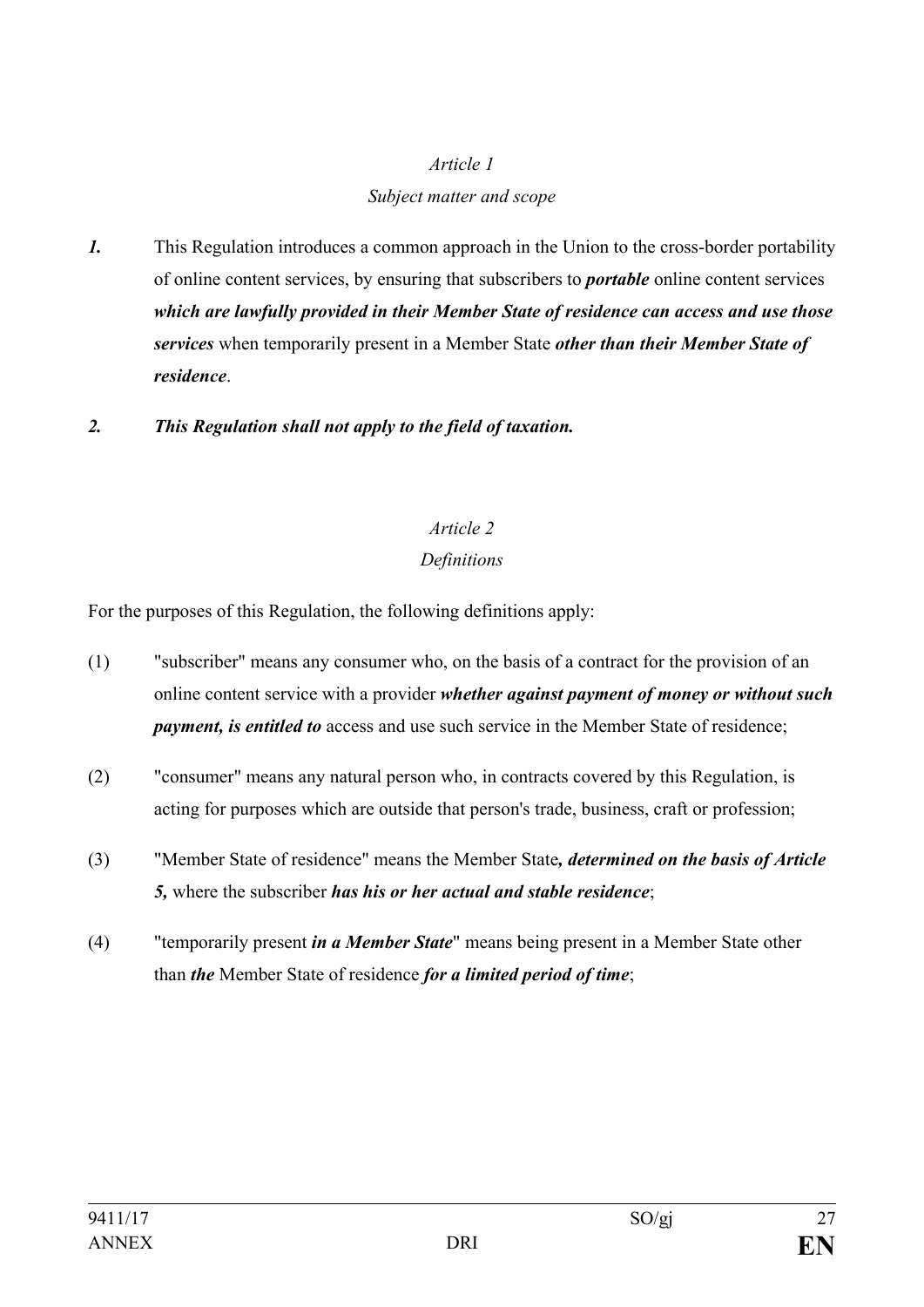- (5) "online content service" means a service as defined in Articles 56 and 57 TFEU that a ▌provider lawfully provides *to subscribers in their* Member State of residence on *agreed terms and online, which is portable* and which is*:*
	- *(i)* an audiovisual media service *as defined in point (a) of Article 1* of Directive 2010/13/EU*,* or
	- *(ii)* a service the main feature of which is the provision of access to, and the use of, works, other protected subject-matter or transmissions of broadcasting organisations, whether in a linear or an on-demand manner :
- (6) "portable" means a feature of an online content service whereby subscribers can effectively access and use the online content service in their Member State of residence without being limited to a specific location.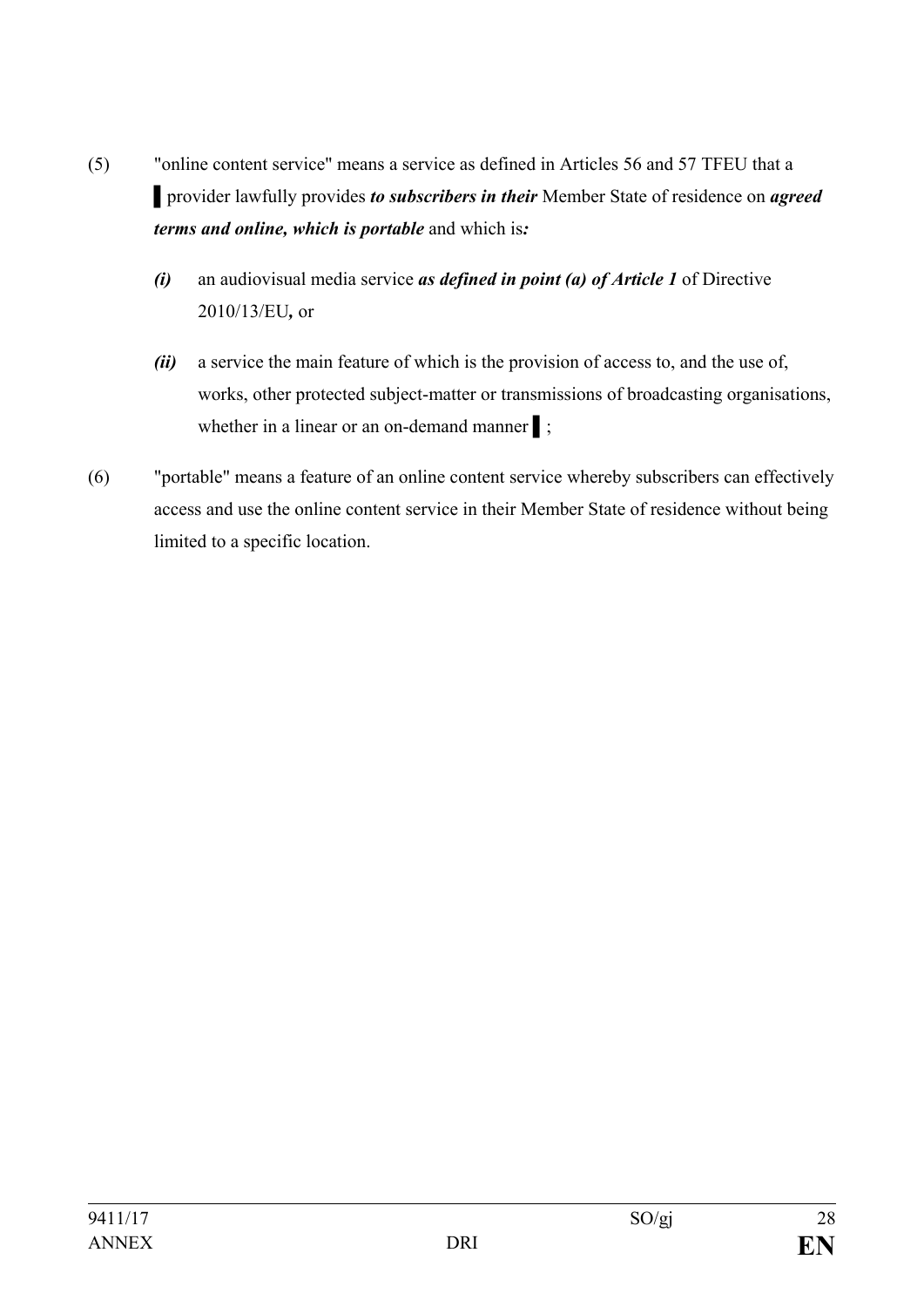### *Obligation to enable cross-border portability of online content services*

- 1. The provider of an online content service *provided against payment of money* shall enable a subscriber who is temporarily present in a Member State to access and use the online content service *in the same manner as in the Member State of residence, including by providing access to the same content, on the same range and number of devices, for the same number of users and with the same range of functionalities.*
- *2. The provider shall not impose any additional charges on the subscriber for the access to and the use of the online content service pursuant to paragraph 1.*
- 3. The obligation set out in paragraph 1 shall not extend to any quality requirements applicable to the delivery of an online content service that the provider is subject to when providing that service in the Member State of residence, unless otherwise expressly agreed *between* the provider *and the subscriber.*

*The provider shall not take any action to reduce the quality of delivery of the online content service when providing the online content service in accordance with paragraph 1.* 

4. The provider *shall, on the basis of the information in its possession, provide the subscriber with information concerning* the quality of delivery of the online content service provided in accordance with paragraph 1*. The information shall be provided to the subscriber prior to providing the online content service in accordance with paragraph 1 and by means which are adequate and proportionate.*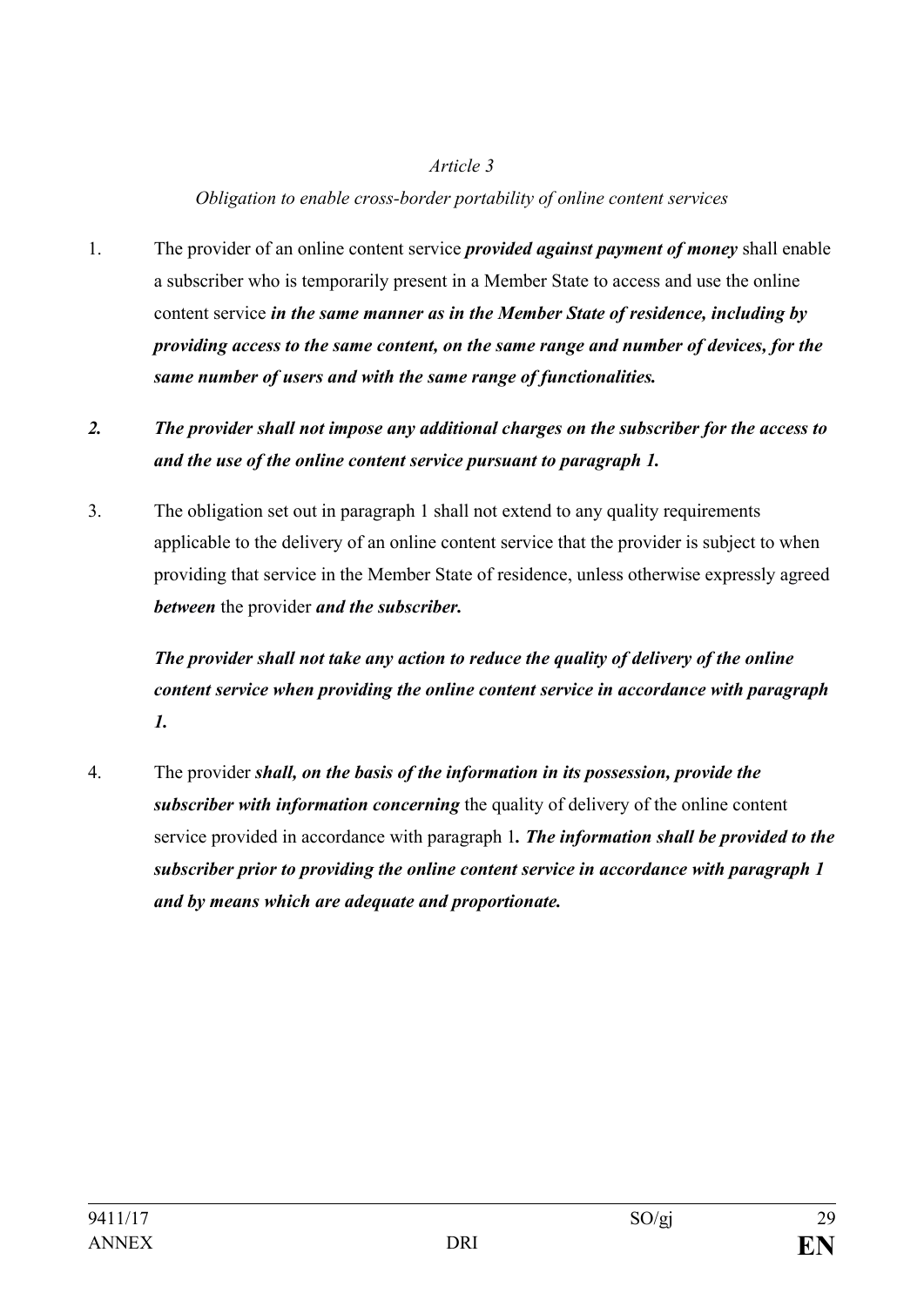### *Localisation of the provision of, access to and use of online content services*

The provision of an online content service *under this Regulation to a subscriber who is temporarily present in a Member State,* as well as the access to and the use of that service by *the*  subscriber, shall be deemed to occur solely in the subscriber's Member State of residence **i**.

## *Article 5*

# *Verification of the Member State of residence*

- *1. At the conclusion and upon the renewal of a contract for the provision of an online content service provided against payment of money, the provider shall verify the Member State of residence of the subscriber by using not more than two of the following means of verification and shall ensure that the means used are reasonable, proportionate and effective:*
	- *(a) an identity card, electronic means of identification, in particular those falling under the electronic identification schemes notified in accordance with Regulation (EU) No 910/2014 of the European Parliament and of the Council[16](#page-29-0), or any other valid identity document confirming the subscriber's Member State of residence;*
	- *(b) payment details such as the bank account or credit or debit card number of the subscriber;*
	- *(c) the place of installation of a set top box, a decoder or a similar device used for supply of services to the subscriber;*
	- *(d) the payment by the subscriber of a licence fee for other services provided in the Member State, such as public service broadcasting;*

<span id="page-29-0"></span>*<sup>16</sup> Regulation (EU) No 910/2014 of the European Parliament and of the Council of 23 July 2014 on electronic identification and trust services for electronic transactions in the internal market and repealing Directive 1999/93/EC (OJ L 257, 28.8.2014, p. 73).*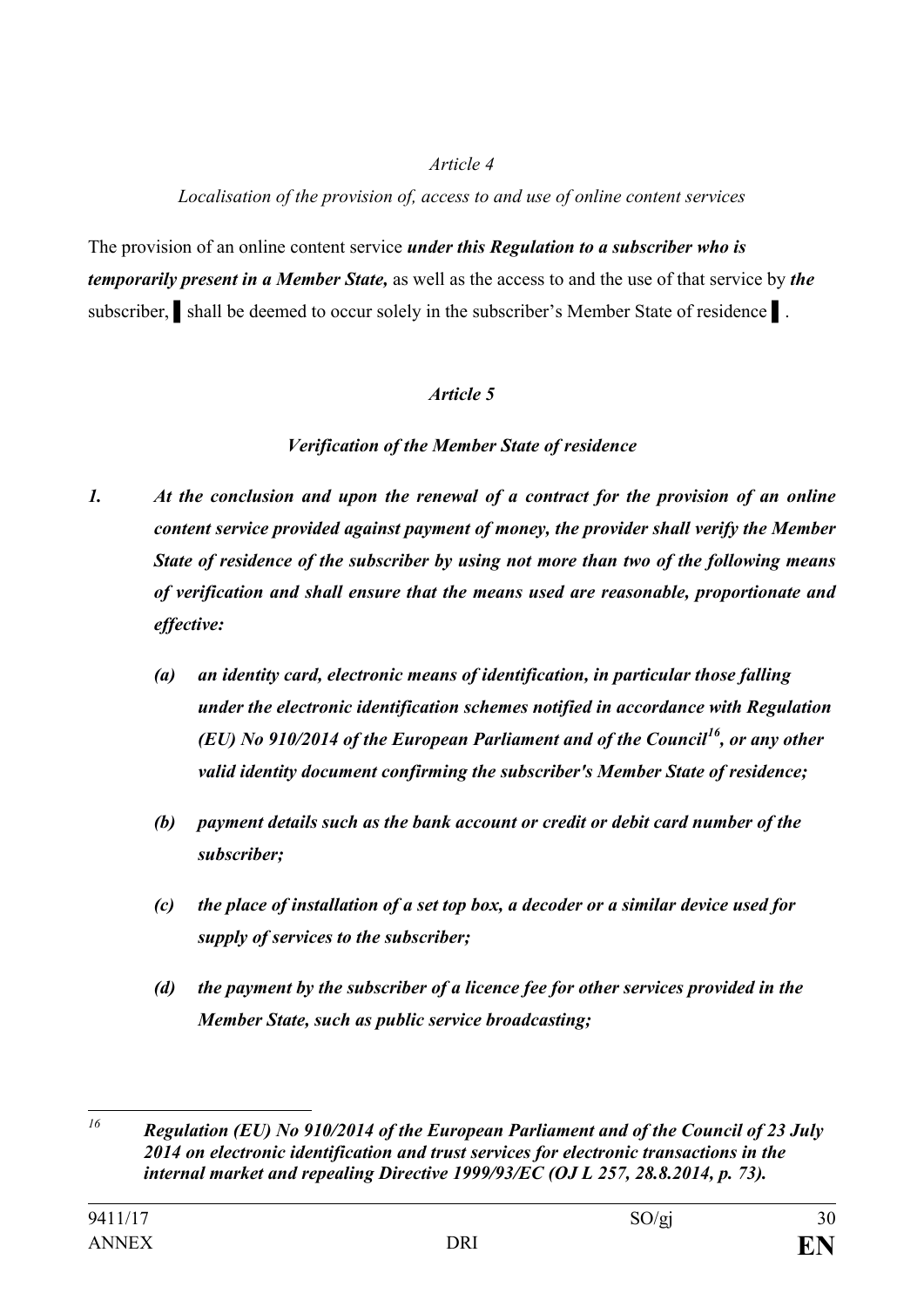- *(e) an internet or telephone service supply contract or any similar type of contract linking the subscriber to the Member State;*
- *(f) registration on local electoral rolls, if the information concerned is publicly available;*
- *(g) payment of local taxes, if the information concerned is publicly available;*
- *(h) a utility bill of the subscriber linking the subscriber to the Member State;*
- *(i) the billing address or the postal address of the subscriber;*
- *(j) a declaration by the subscriber confirming the subscriber's address in the Member State;*
- *(k) an internet protocol (IP) address check, to identify the Member State where the subscriber accesses the online content service.*

*The means of verification under points (i) to (k) shall only be used in combination with one of the means of verification under points (a) to (h), unless the postal address under point (i) is included in a publicly available official register.*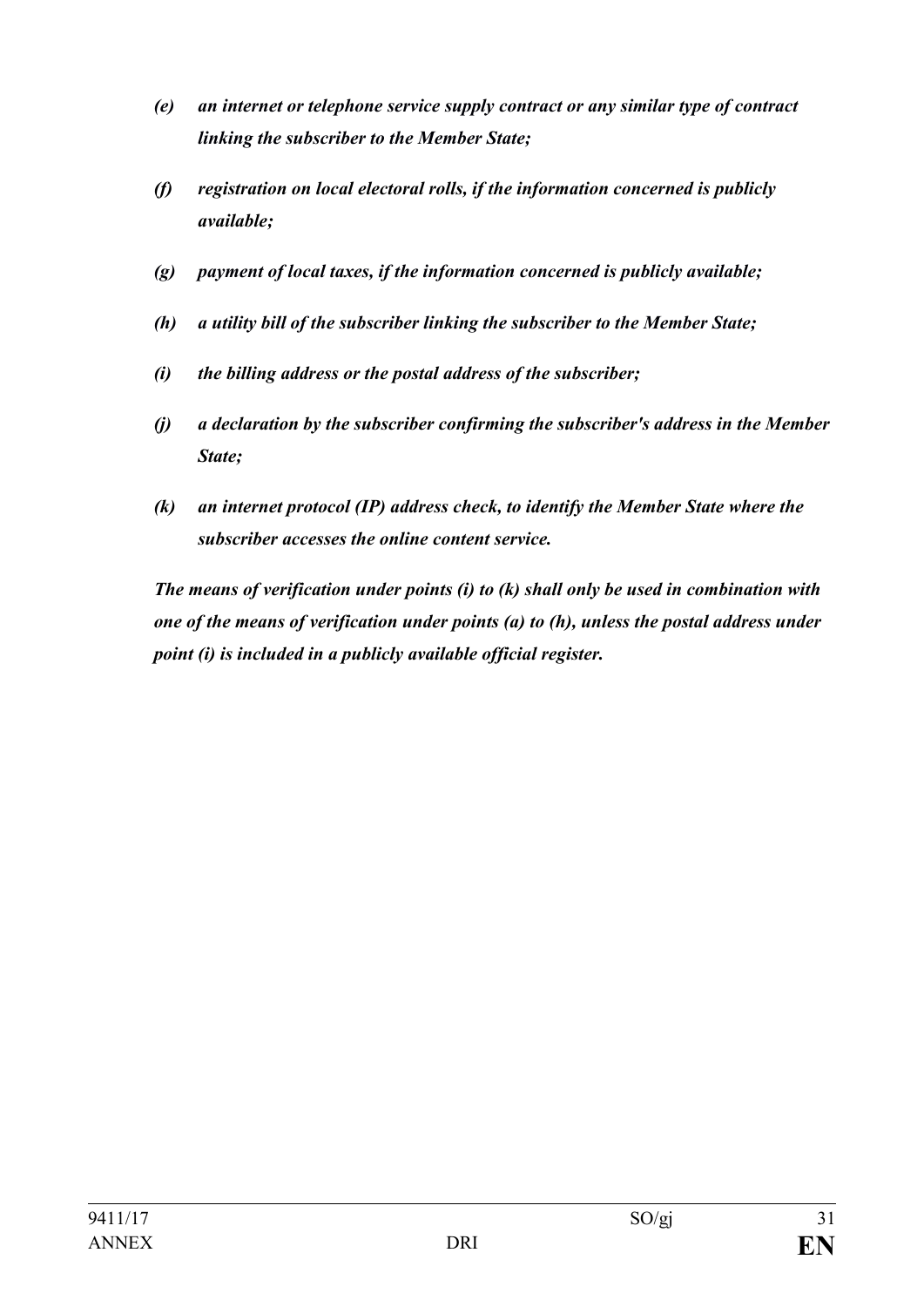- *2. If the provider has reasonable doubts about the subscriber's Member State of residence in the course of the duration of the contract for the provision of an online content service, the provider may repeat the verification of the Member State of residence of the subscriber, in accordance with paragraph 1. In such a case, however, the means of verification under point (k) may be used as a sole means. Data resulting from the use of the means of verification under point (k) shall be collected in binary format only.*
- *3. The provider shall be entitled to request the subscriber to provide the information necessary to determine the subscriber's Member State of residence in accordance with paragraphs 1 and 2. If the subscriber fails to provide that information, and as a result the provider is unable to verify the subscriber's Member State of residence, the provider shall not, on the basis of this Regulation, enable the subscriber to access or use the online content service when the subscriber is temporarily present in a Member State.*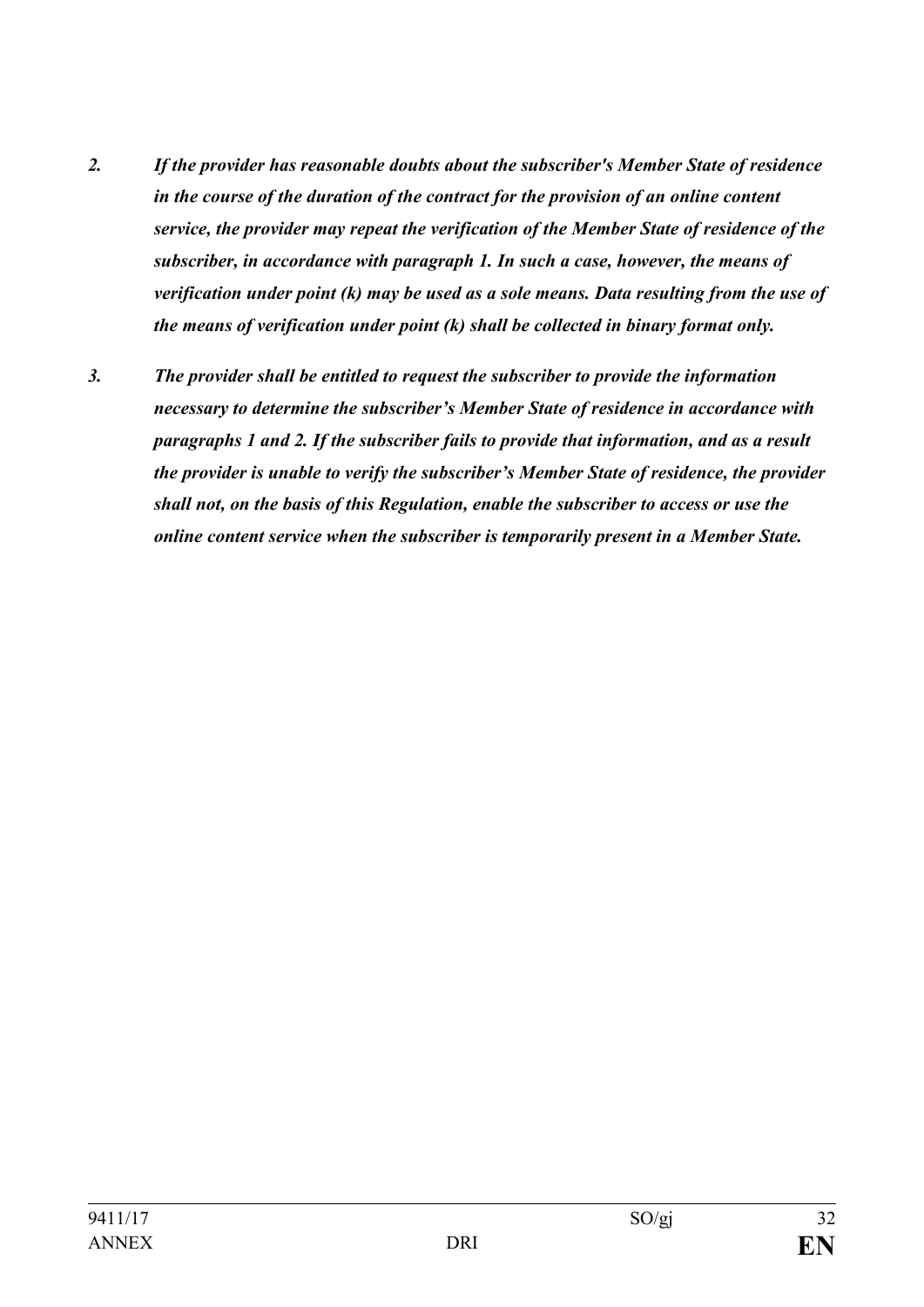*4. The holders of copyright or related rights or those holding any other rights in the content of an online content service may authorise the provision of, access to and use of their content under this Regulation without the verification of the Member State of residence. In such cases, the contract between the provider and the subscriber for the provision of an online content service shall be sufficient to determine the subscriber's Member State of residence.*

*The holders of copyright or related rights or those holding any other rights in the content of an online content service shall be entitled to withdraw the authorisation given pursuant to the first subparagraph subject to giving reasonable notice to the provider.* 

*5. The contract between the provider and the holders of copyright or related rights or those holding any other rights in the content of an online content service shall not restrict the possibility for such holders of rights to withdraw the authorisation referred to in paragraph 4.*

#### *Article 6*

*Cross-border portability of online content services provided without payment of money*

*1. The provider of an online content service provided without payment of money may decide to enable its subscribers who are temporarily present in a Member State to access and use the online content service on the condition that the provider verifies the subscriber's Member State of residence in accordance with this Regulation.*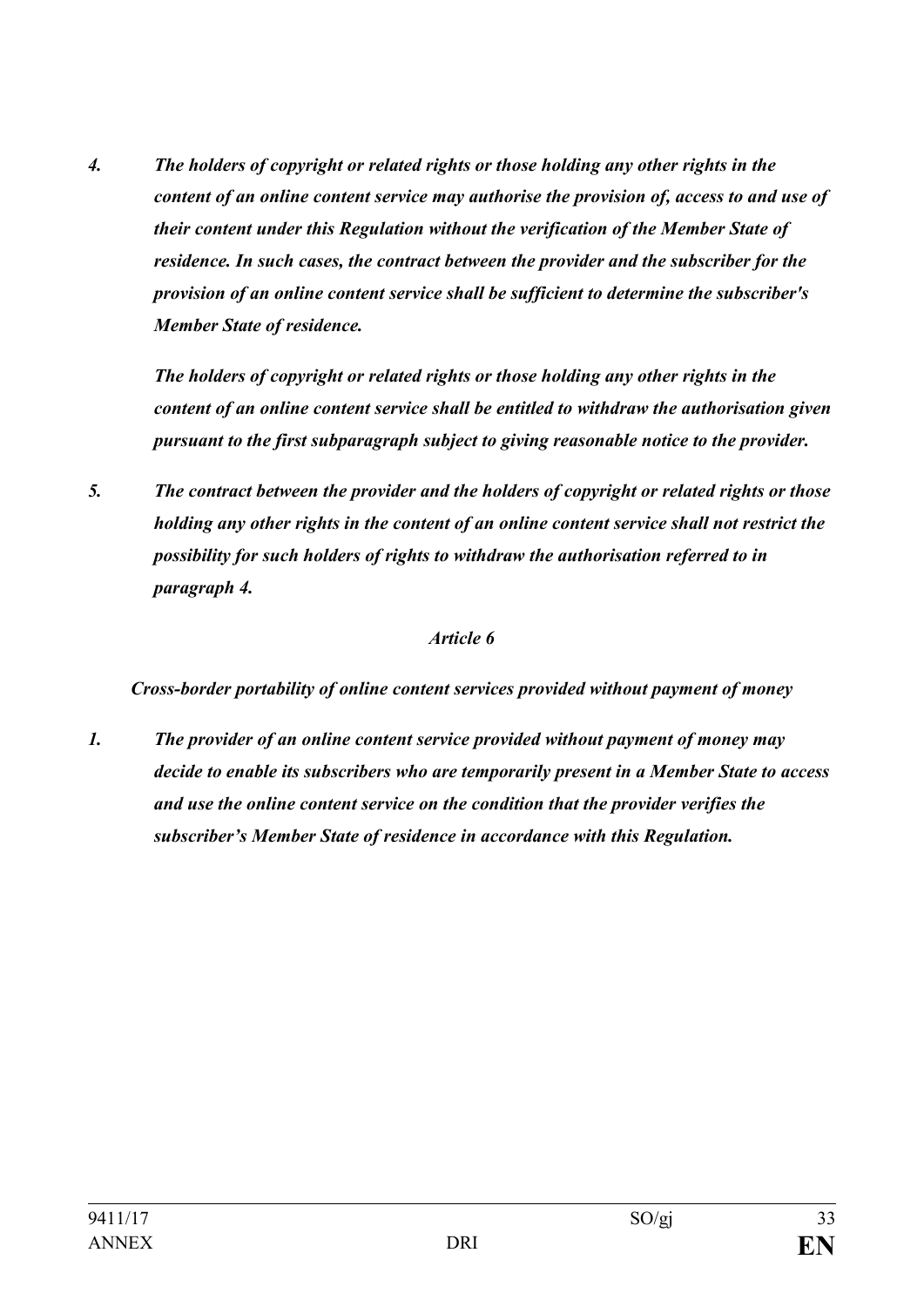- *2. The provider shall inform the subscribers, the relevant holders of copyright and related rights and the relevant holders of any other rights in the content of the online content service of its decision to provide the online content service in accordance with paragraph 1, prior to providing that service. The information shall be provided by means which are adequate and proportionate.*
- *3. This Regulation shall apply to providers who provide an online content service in accordance with paragraph 1.*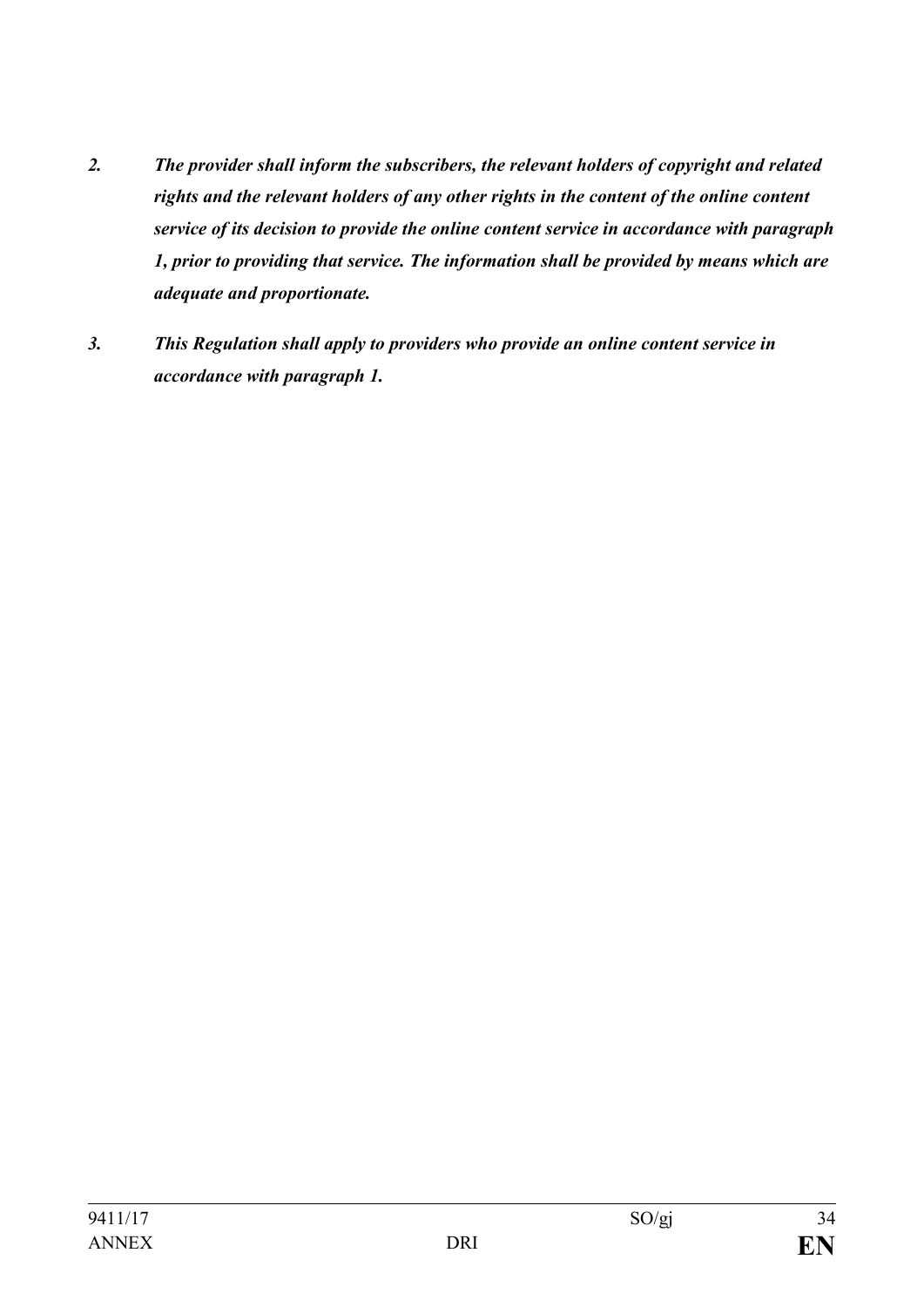# *Article 7 Contractual provisions*

- 1. Any contractual provisions*,* including those between *providers of online content services* and holders of copyright or related rights or those holding any other rights in the content of online content services , as well as *those* between such *providers* and *their* subscribers, which are contrary to *this Regulation, including those which prohibit cross-border portability of online content services or limit such portability to a specific time period,* shall be unenforceable.
- *2. This Regulation shall apply irrespective of the law applicable to contracts concluded between providers of online content services and holders of copyright or related rights or those holding any other rights in the content of online content services, or to contracts concluded between such providers and their subscribers.*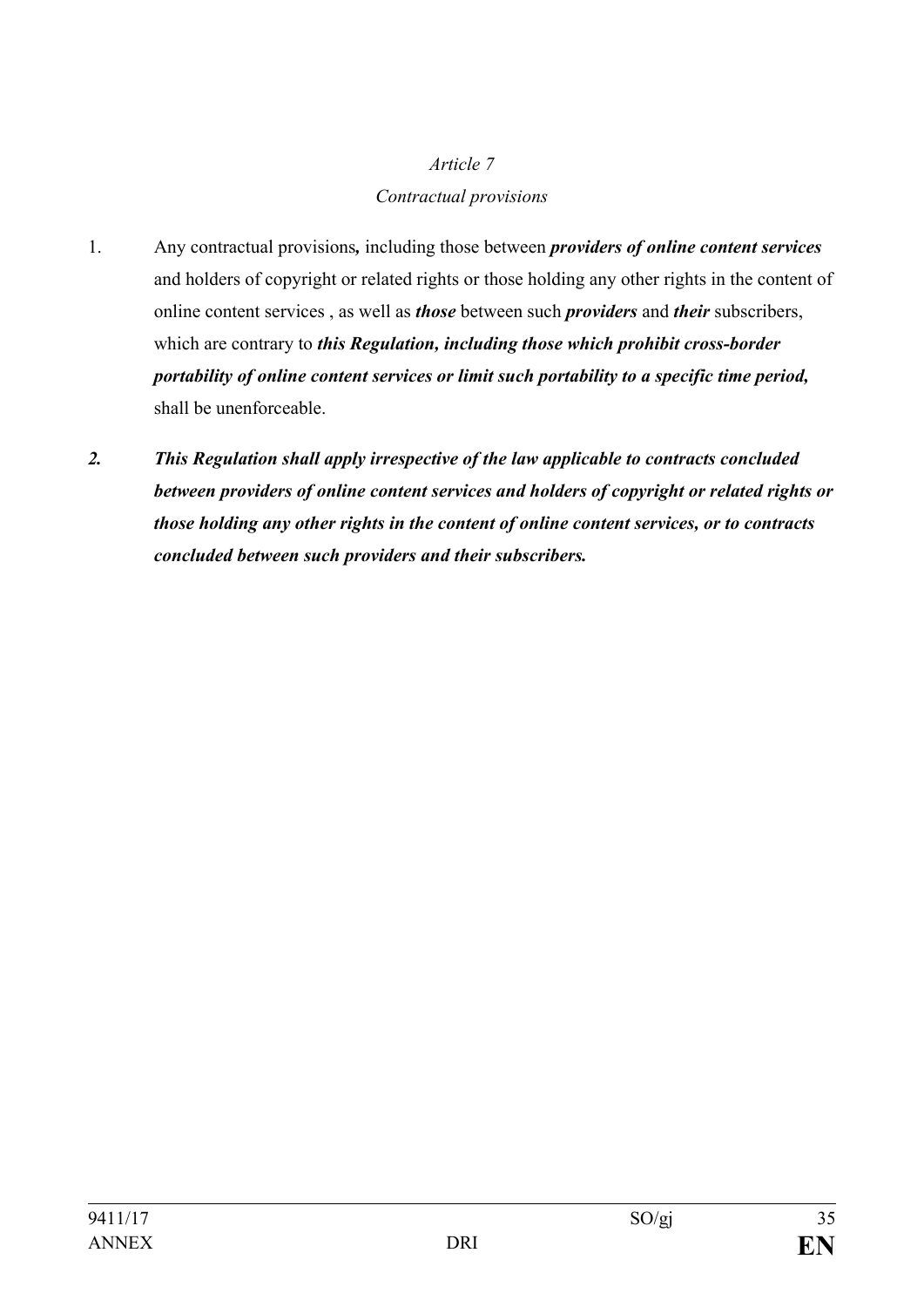# *Article 8 Protection of personal data*

- *1.* The processing of personal data carried out within the framework of this Regulation including, in particular, for the purposes of verification of the subscriber's Member State of residence under Article *5*, shall be carried out in compliance with *Directives* 95/46/EC and 2002/58/EC. *In particular, the use of the means of verification in accordance with Article 5 and any processing of personal data under this Regulation, shall be limited to what is necessary and proportionate in order to achieve its purpose.*
- *2. Data collected pursuant to Article 5 shall be used solely for the purpose of verifying the subscriber's Member State of residence. They shall not be communicated, transferred, shared, licensed or otherwise transmitted or disclosed to holders of copyright or related rights or to those holding any other rights in the content of online content services, or to any other third parties.*
- *3. Data collected pursuant to Article 5 shall not be stored by the provider of an online content service longer than necessary to complete a verification of a subscriber's Member State of residence pursuant to Article 5(1) or (2). On completion of each verification, the data shall be immediately and irreversibly destroyed.*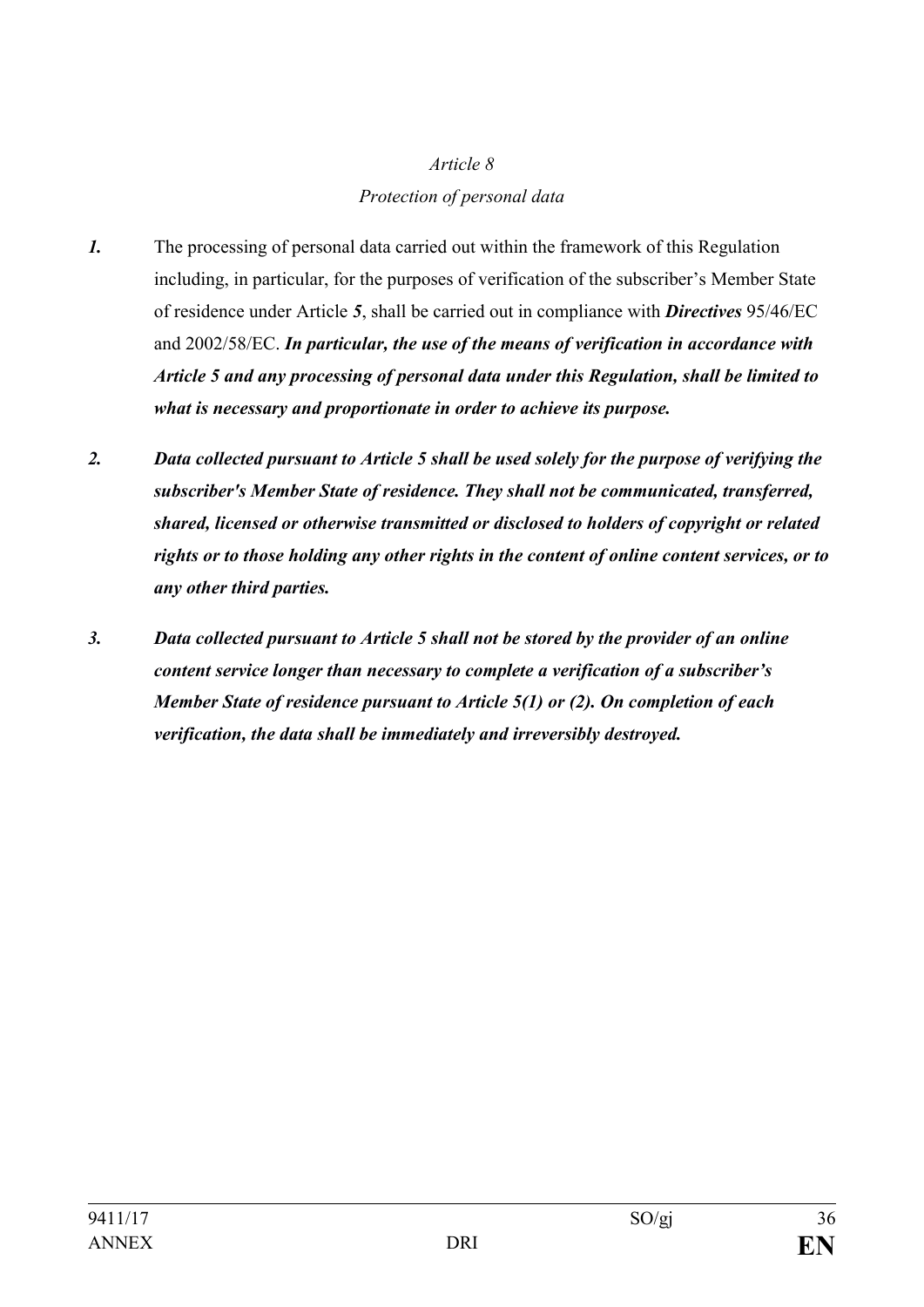### *Application to existing contracts and rights acquired*

- *1.* This Regulation shall apply also to contracts concluded and rights acquired before the date of its application if they are relevant for the provision of, access to and use of an online content service, in accordance with *Articles* 3 *and 6,* after that date.
- *2. By ... [two months after the date of application of this Regulation] the provider of an online content service provided against payment of money shall verify, in accordance with this Regulation, the Member State of residence of those subscribers who concluded contracts for the provision of the online content service before that date.*

*Within two months of the date upon which the provider of an online content service provided without payment of money first provides the service in accordance with Article 6, the provider shall verify, in accordance with this Regulation, the Member State of residence of those subscribers who concluded contracts for the provision of the online content service before that date.*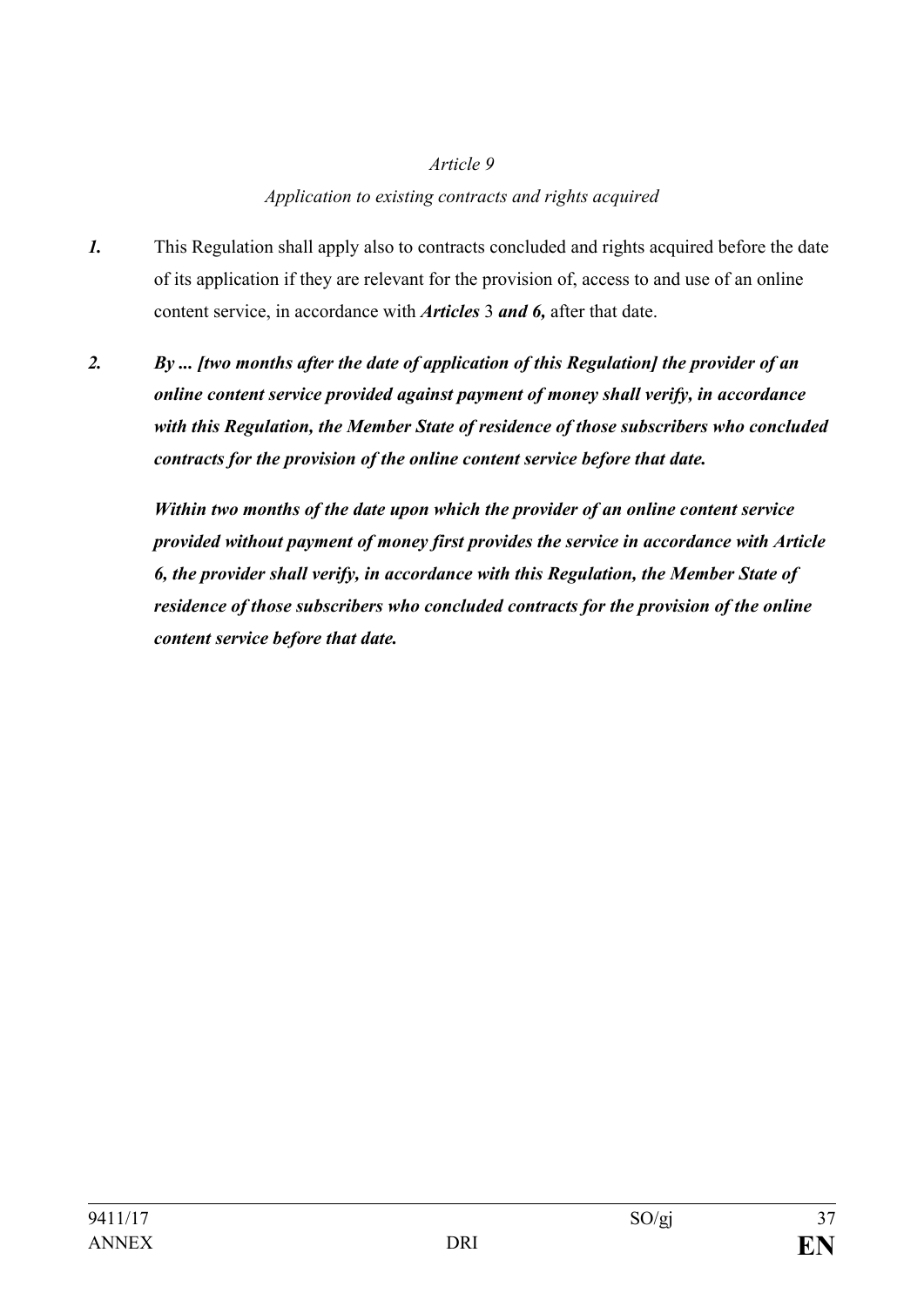### *Review*

*By ... [three years after the date of application of this Regulation], and as required thereafter, the Commission shall assess the application of this Regulation in the light of legal, technological and economic developments, and submit to the European Parliament and to the Council a report thereon.*

*The report referred to in the first paragraph shall include, inter alia, an assessment of the application of the verification means of the Member State of residence referred to in Article 5, taking into account newly developed technologies, industry standards and practices, and, if necessary, consider the need for a review. The report shall pay special attention to the impact of this Regulation on SMEs and the protection of personal data. The Commission's report shall be accompanied, if appropriate, by a legislative proposal.*